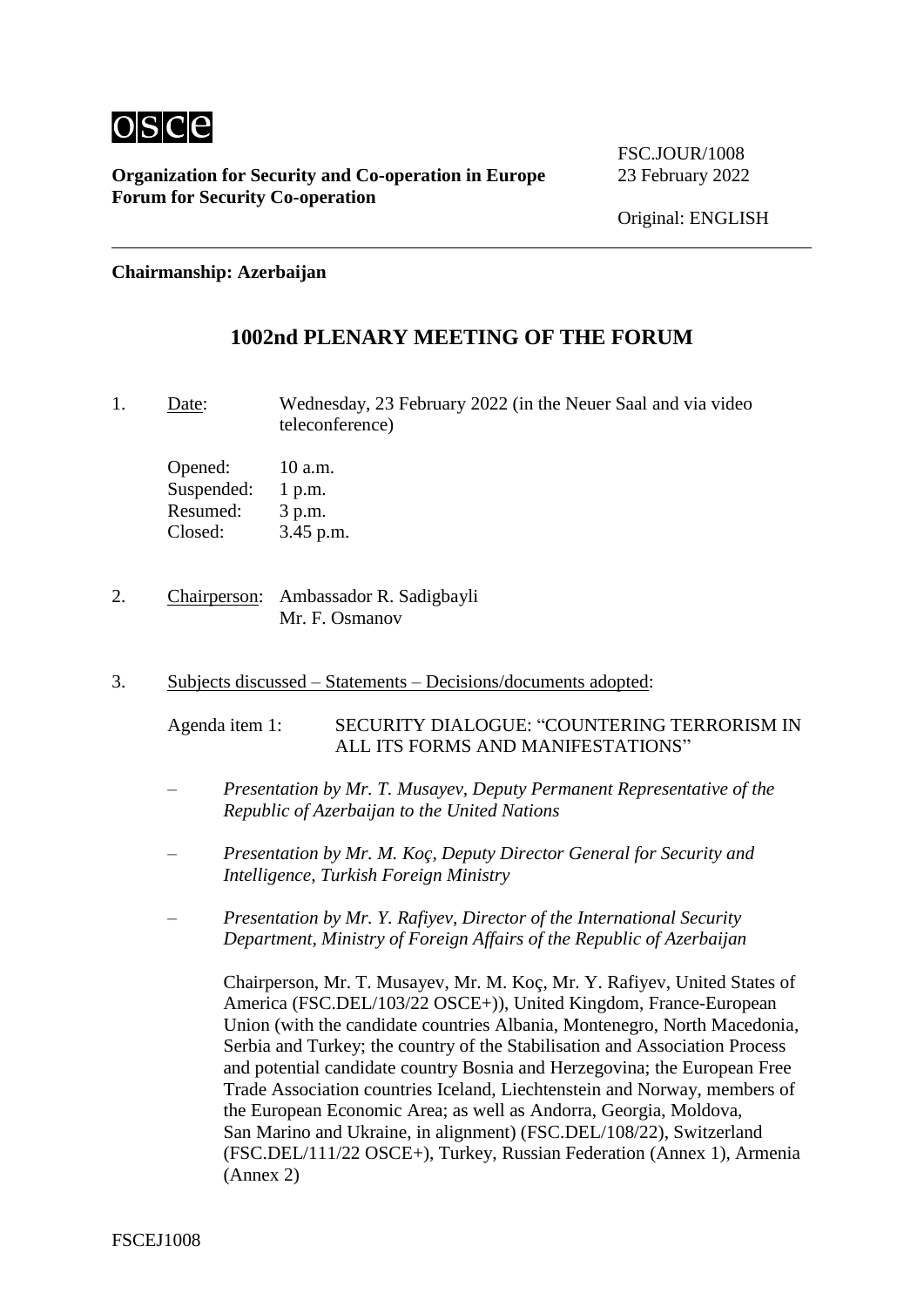#### Agenda item 2: GENERAL STATEMENTS

- (a) *Situation in and around Ukraine*: Ukraine (FSC.DEL/106/22), United States of America (Annex 3), United Kingdom (Annex 4), France-European Union (with the candidate countries Albania, Montenegro and North Macedonia; the European Free Trade Association countries Iceland and Norway, members of the European Economic Area; as well as Georgia, Moldova and Ukraine, in alignment) (Annex 5), Canada (Annex 6), Lithuania (Annex 7), Russian Federation (Annex 8), Georgia, France (also on behalf of Germany) (Annex 9)
- (b) *Right of reply to the statement made by the Russian Federation at the 1001st plenary meeting of the Forum for Security Co-operation under agenda item 1, Security Dialogue: "European security architecture: The role of non-aligned countries"*: Sweden (Annex 10), Finland (Annex 11)

Agenda item 3: ANY OTHER BUSINESS

- (a) *Update on an FSC e-learning course on conventional arms control and confidence- and security-building measures and other FSC topics*: Representative of the Conflict Prevention Centre
- (b) *Resumption of verification activities in Azerbaijan*: Azerbaijan
- (c) *Update on the responses of certain participating States to the current situation along the Ukrainian border*: United Kingdom, Canada, United States of America, Germany
- (d) *Meeting of the Informal Group of Friends on Small Arms and Light Weapons and Stockpiles of Conventional Ammunition, to be held via video teleconference on 24 February 2022 (FSC.GAL/23/22 Restr.)*: Chairperson of the Informal Group of Friends on Small Arms and Light Weapons and Stockpiles of Conventional Ammunition (Latvia)
- (e) *Review of the activation by the Baltic States of paragraph 16.3 of the Vienna Document 2011 on Confidence- and Security-Building Measures, in Chapter III, section 1, "Mechanism for consultation and co-operation as regards unusual military activities", concerning a meeting of all participating States*: Lithuania, Latvia
- (f) *Request for assistance in enhancing the capacity of the national authorities of Azerbaijan in implementing explosive hazards risk reduction and responsive actions*: Armenia (Annex 12), Azerbaijan (Annex 13), Chairperson
- 4. Next meeting:

Wednesday, 16 March 2022, at 10 a.m., in the Neuer Saal and via video teleconference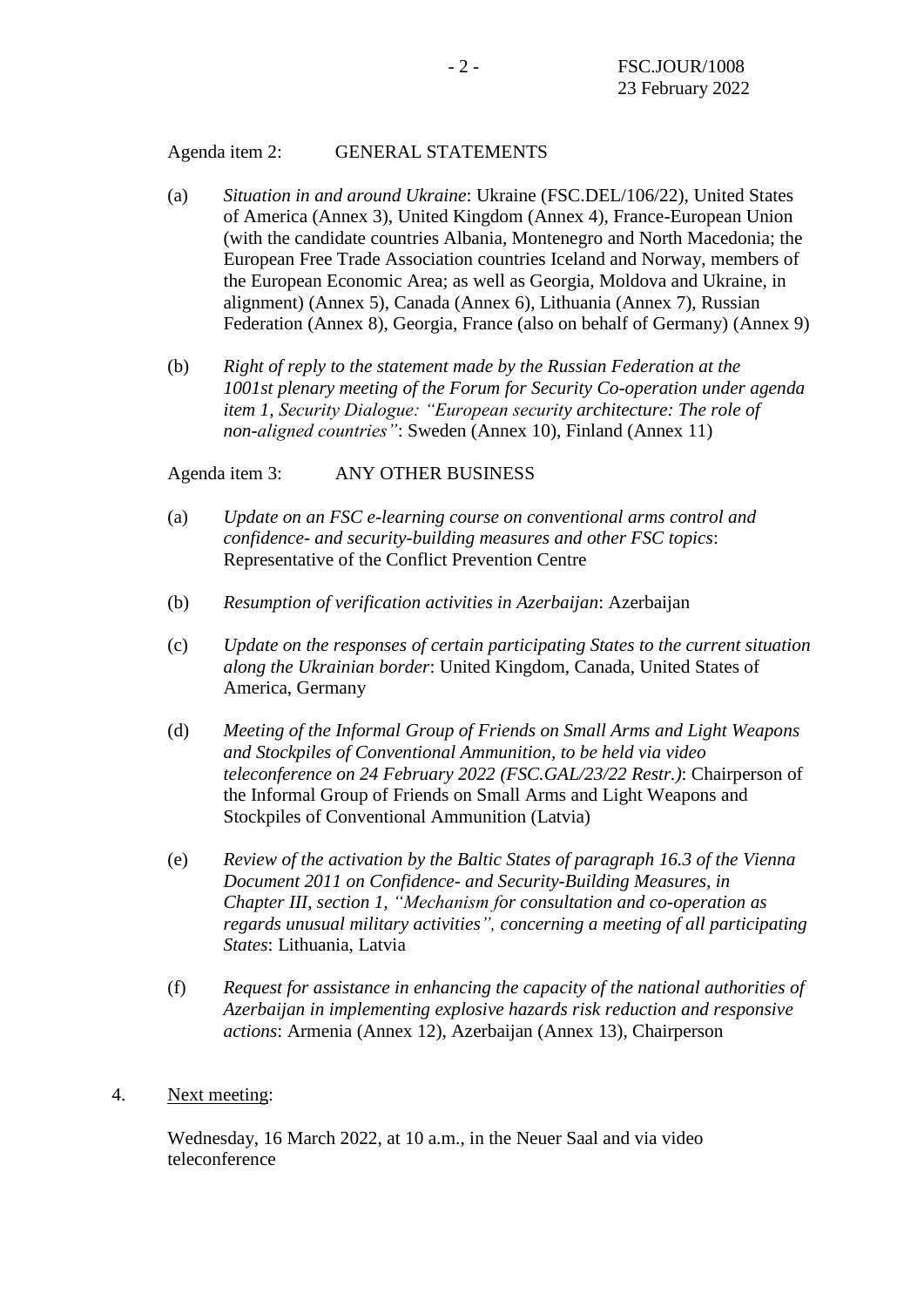

FSC.JOUR/1008

ENGLISH Original: RUSSIAN

**1002nd Plenary Meeting** FSC Journal No. 1008, Agenda item 1

#### **STATEMENT BY THE DELEGATION OF THE RUSSIAN FEDERATION**

Mr. Chairperson,

We are grateful for the organization of today's meeting on so relevant a topic for the OSCE area as counter-terrorism. We thank the distinguished keynote speakers for their substantive contribution to the discussion.

Despite international and national efforts, we continue to face serious challenges from the terrorist "International". We are convinced that our Organization's counter-terrorism activities should adhere strictly to the guidelines for international co-operation developed by the United Nations and its Security Council. We note with satisfaction the United Nations General Assembly's adoption by consensus, on 30 June 2021, of a resolution on the seventh review of the United Nations Global Counter-Terrorism Strategy.

At the same time, it should be noted that over the past few years the OSCE has slackened the pace of its work on increasing its counter-terrorism capacity, demonstrating that it is unprepared to respond effectively to new transborder security challenges and getting increasingly sidetracked by secondary aspects of counter-terrorism borrowed from liberal political postures. As a result, it has not proved possible to adopt a single relevant Ministerial Council document on counter-terrorism since 2016. This state of affairs merely confirms that the topic unfortunately continues to be politicized. However, it is necessary to bear in mind that the fragmentation of the international counter-terrorism community and the application of double standards play into the hands of terrorists.

Year after year, a number of countries persistently hamstring all Russian initiatives and appeals to move on to open and depoliticized dialogue in this field. Let us take, for example, the draft declaration on preventing and combating the use of the Internet for terrorist purposes that was proposed by Russia together with a group of like-minded countries for adoption by the Ministerial Council in Stockholm and was intended to intensify the OSCE's efforts to curb this threat in the Organization's area of responsibility. It is quite obvious that the World Wide Web is becoming one of the most effective tools of the terrorist "International" for attracting financial support, carrying out propaganda, recruitment and co-ordinating remotely the actions of its cells. Consequently, this field warrants close attention. However, despite the clear interest shown by most participating States in discussing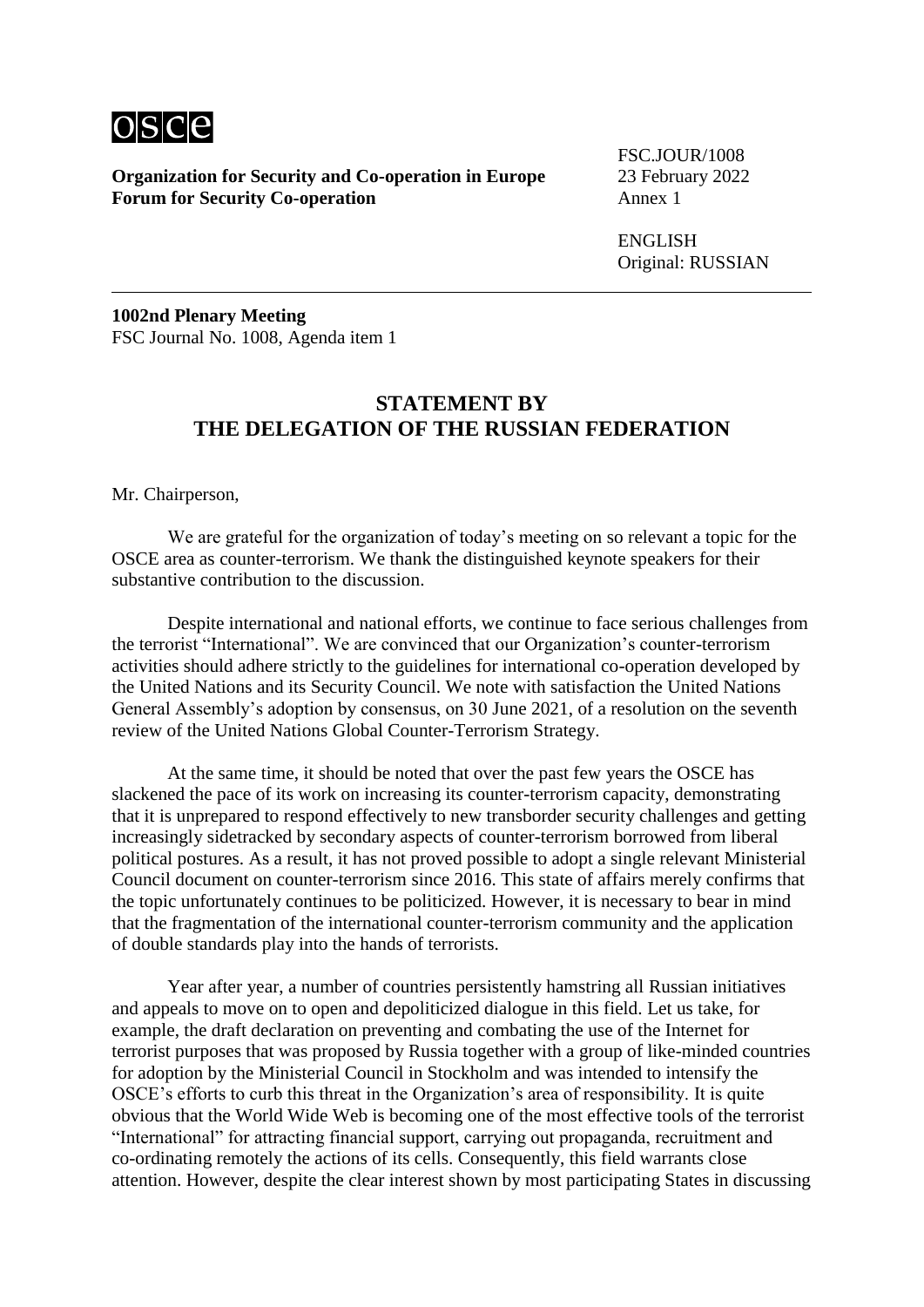the topic, individual Western partners effectively blocked further work on the text without submitting any comments whatsoever on its substance. It is nevertheless our understanding that this topic, which is unquestionably one element of a unifying agenda, will be discussed in the course of the year during the Polish OSCE Chairmanship.

We for our part intend to continue contributing to common counter-terrorism efforts and are ready to co-operate constructively with all interested parties at the OSCE, which possesses a robust set of political commitments and the capacity to assist participating States in tackling this undeniable scourge.

Thank you for your attention.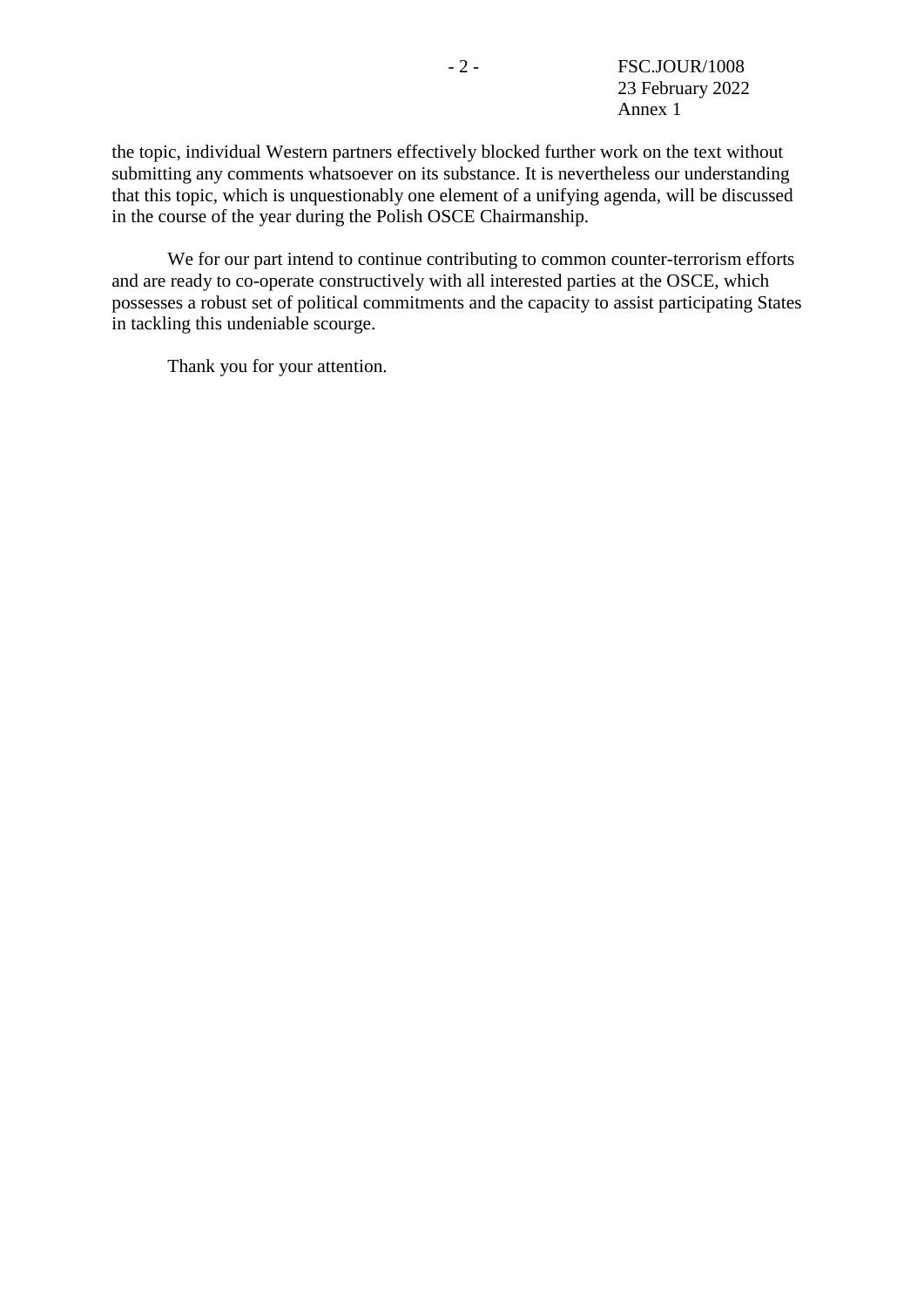

**Organization for Security and Co-operation in Europe** 23 February 2022<br>**Forum for Security Co-operation** Annex 2 **Forum for Security Co-operation** 

FSC.JOUR/1008

Original: ENGLISH

**1002nd Plenary Meeting** FSC Journal No. 1008, Agenda item 1

# **STATEMENT BY THE DELEGATION OF ARMENIA**

Dear colleagues,

The composition of today's panel is very symbolic and speaks for itself.

Since the end of the war of aggression unleashed by Azerbaijan in 2020, we have seen desperate attempts by the country's authorities to deny or justify the recruitment, transfer and use of foreign terrorist fighters in their war against Artsakh and its people, not least by portraying Azerbaijan as a country that supports and contributes to global anti-terrorism efforts. Today's Security Dialogue is one such effort, which cannot be convincing to anyone but today's speakers.

#### Dear colleagues,

Azerbaijan is a country with rich experience and a considerable track record in the recruitment and use of mercenaries and foreign terrorist fighters (FTFs). We recall that thousands of terrorists, including from Afghanistan and Chechnya, were used by Azerbaijan against Artsakh back in the 1990s during the first Karabakh war. Moreover, Azerbaijan has widely exploited the religious factor, the concept of "Muslim solidarity" and jihadist ideology to gain support in its aggressive war against the people of Artsakh.

The transfer and use of foreign terrorist fighters by Azerbaijan, both before and during the 2020 Karabakh war, has been widely reported and documented by independent journalists and international media such as Reuters, *The Guardian*, BBC, Fox News, *The Washington Post* and many others, and has been acknowledged and confirmed by governments and law enforcement agencies of several countries. According to various estimates, up to four thousand FTFs were recruited in northern Syria and Libya and transferred to the Nagorno-Karabakh conflict zone. They were promised a monthly payment of 1,500 to 2,500 US dollars, as well as an additional 100 US dollars for each severed head of an Armenian. The study of the personal data of some of the terrorist fighters transferred to Azerbaijan showed that many of them had been engaged and had gained combat experience during the hostilities in Syria, Iraq and Libya. Foreign terrorist fighters were integrated into the force structure of the armed forces of Azerbaijan, in particular the border troops, and provided not only with appropriate uniforms but also with weapons and ammunition, which is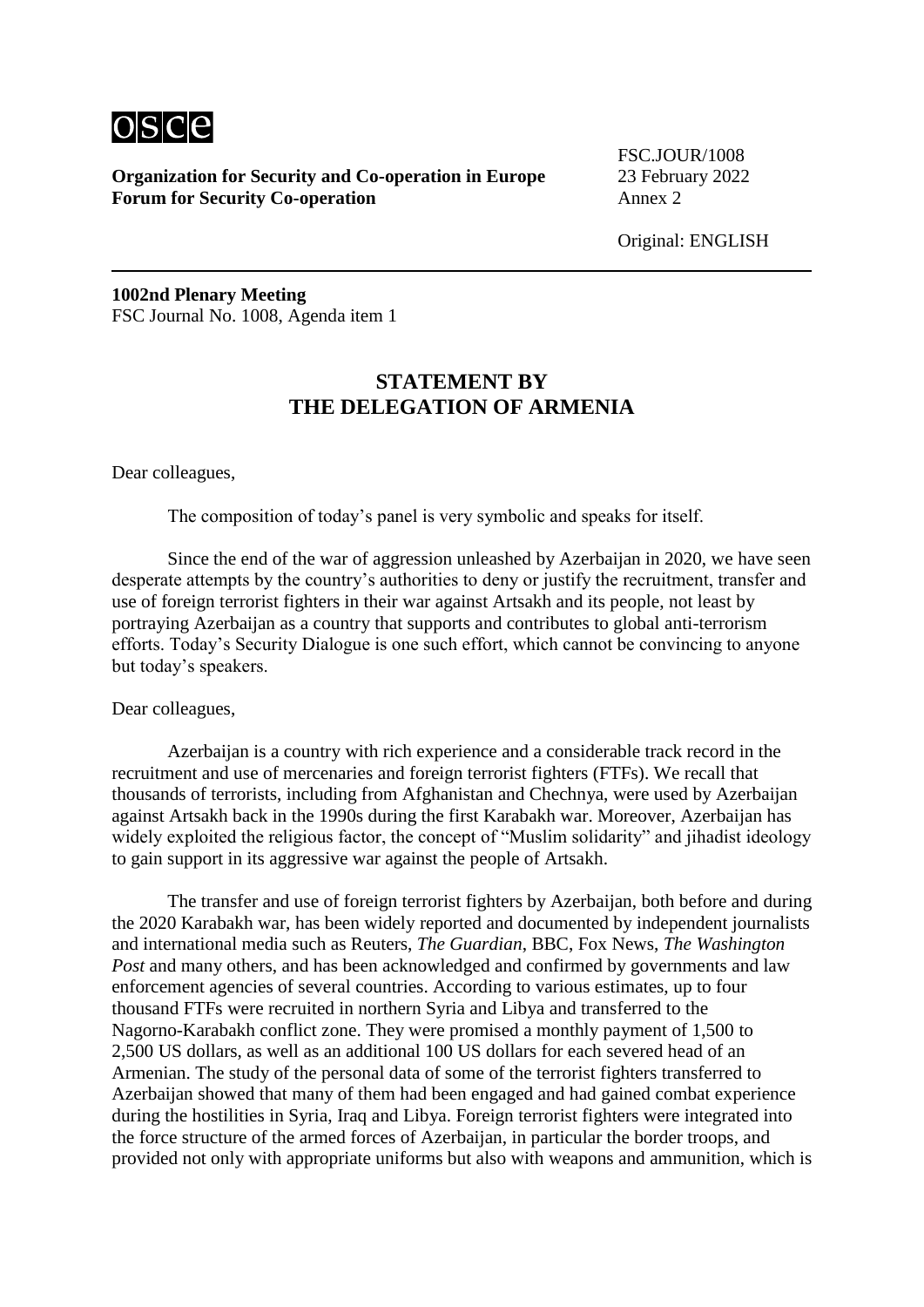a clear example of the illegal transfer and diversion of small arms and light weapons into the hands of terrorists.

In order for the above-mentioned operations to be carried out successfully, the necessary financial and logistical support was provided through various individuals and organizations involved in bulk cash smuggling and money laundering, and through the abuse of non-profit organizations of a social, cultural or charitable kind.

It should be stressed that two Syrian Arab fighters captured during the hostilities in Artsakh provided detailed information, during interrogation, on their recruitment and involvement in the fighting on the side of Azerbaijan. The detained foreign terrorist fighters, in particular, provided the following information:

- Salary: 1,500 to 2,500 US dollars per month;
- Term: six-month with the option of a one-time extension, rotation after six months;
- Age requirements:18–40 years;
- Most of the militants were members of the "Sultan Murad", "Sultan Suleyman Shah" and "Al-Hamza" terrorist groups;
- In some cases, people from refugee camps in Syria were also recruited. Given the harsh living conditions in northern Syria, the main motivation for their recruitment was the relatively high salary. This information was also confirmed by the United Nations Working Group on the use of mercenaries.

#### Dear colleagues,

In an attempt to divert the attention of the international community from its own crimes, Azerbaijan has launched a campaign against the Armenian diaspora organizations, including charitable foundations, and against Armenian nationals living abroad, presenting them as mercenaries.

Meanwhile, Azerbaijan has not provided any facts to support its claims other than so-called "credible" reports by government-controlled media.

Many of the Armenian diaspora organizations that Azerbaijan is trying to target have been working in the field of charity and humanitarian relief for many decades. First they provided humanitarian aid to the survivors of the Armenian Genocide, and then to the people of Armenia and Artsakh to overcome the consequences of the 1988 devastating earthquake in Armenia, war, and ongoing aggression by Azerbaijan. They also have a fairly impressive track record of contributing to the development and prosperity of the many host countries and societies in which they live.

#### Dear colleagues,

The use of FTFs in the OSCE area should have triggered action by the relevant OSCE mechanisms and participating States, at least in the form of strong and unequivocal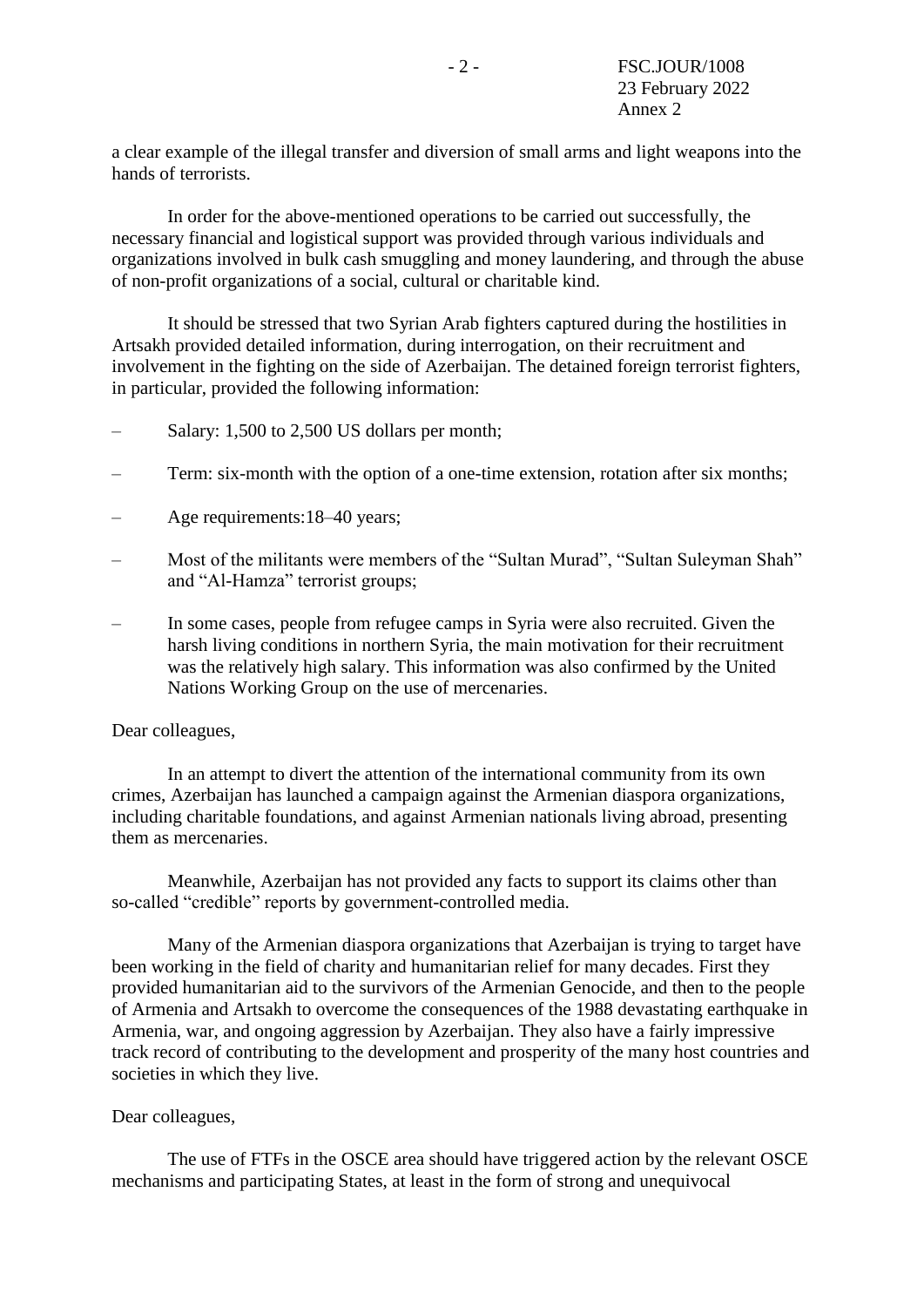condemnation. Unfortunately, this has not been the case. And during the last meeting of the Forum for Security Co-operation, the Deputy Foreign Minister of Azerbaijan was very clear in explaining the reasons for the lack of an adequate response by the international community to his country's aggression, war crimes and human rights violations in Artsakh. In this regard, we regret to note that the positions of the OSCE and some of its participating States are too often conditioned by political and economic expediency rather than by the Organization's principles. In conclusion, the delegation of Armenia would like to express the hope that the failure of the OSCE to adequately respond to the use of foreign terrorist fighters in the context of the Nagorno-Karabakh conflict will not lead to FTFs being deployed in other conflicts and to an increase in terrorist threats in the OSCE area.

I request that this statement be attached to the journal of the day.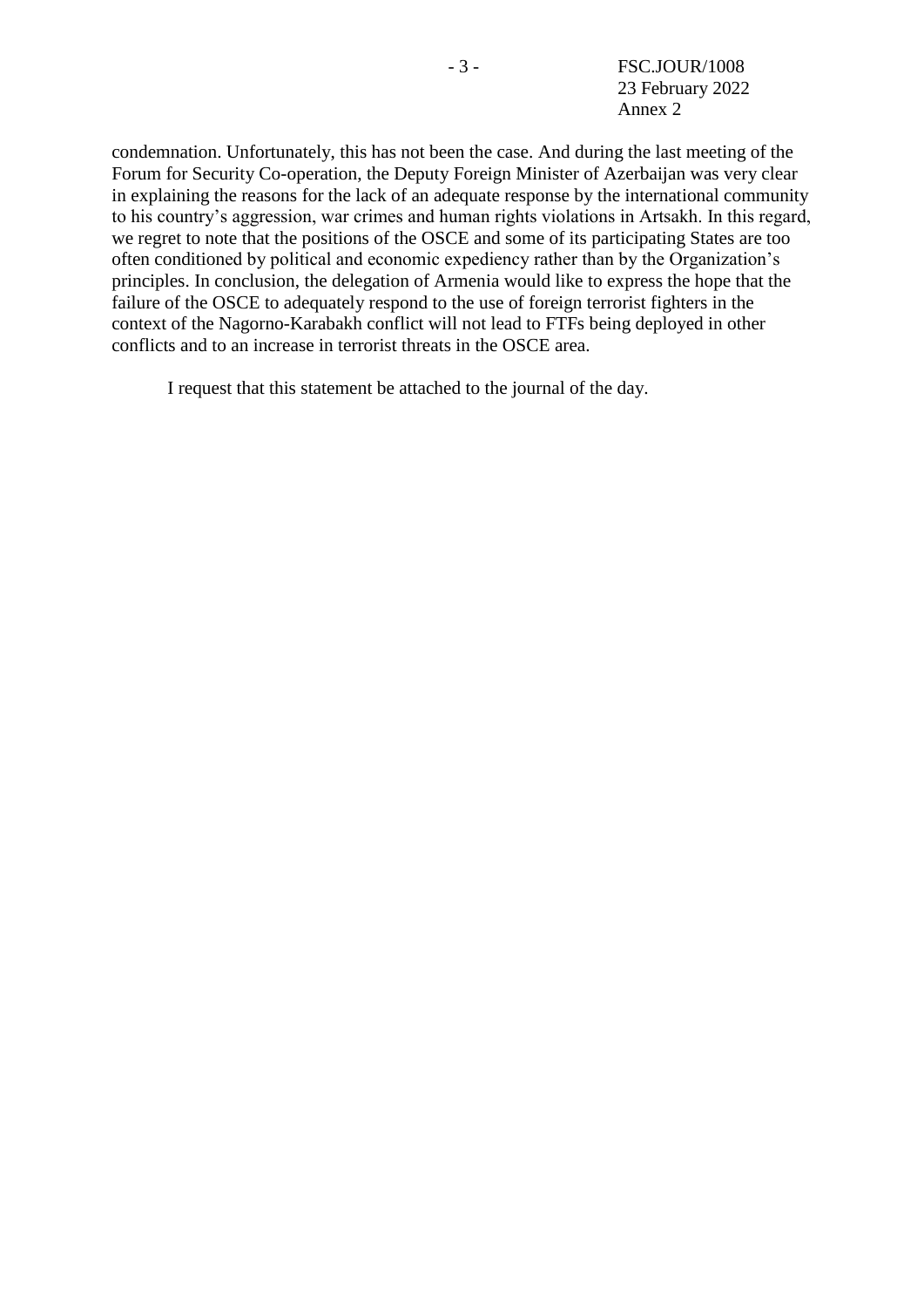

FSC.JOUR/1008

**1002nd Plenary Meeting** FSC Journal No. 1008, Agenda item 2(a)

### **STATEMENT BY THE DELEGATION OF THE UNITED STATES OF AMERICA**

Thank you, Mr. Chairperson.

The international community has uniformly condemned Russia's purported recognition of the so-called Donetsk and Luhansk "republics" and its dispatch of so-called "peacekeepers" to the sovereign territory of Ukraine. Far from keeping any "peace," this move by President Putin is clearly Russia's attempt to create a pretext for a further invasion of Ukraine. In a single sweep of hand, Putin has torn the Minsk agreements to shreds. This decision is a clear further attack on Ukraine's sovereignty and territorial integrity. As such, Putin's diktat is a flagrant rejection of the principles of the Charter of the United Nations and of the Helsinki principles we hold dear.

Indeed, as Secretary Blinken noted yesterday, in the past 24 hours President Putin has undermined 30 years of diplomacy between Russia, Europe and the North Atlantic.

Russia's wholly unprovoked military build-up in and near Ukraine has escalated this contrived crisis of Russia's own making to a critical point. Russia has now amassed the manpower and materiel to launch a full-scale invasion. Russia is seeking to upend the European security order by force of arms and in clear violation of its international commitments to respect Ukraine's sovereignty and territorial integrity. In his pronouncements Putin rejects Ukraine's nationhood as a fiction and seeks the restoration of a Russian Empire. Is this what Russia envisages as "indivisible security" in Europe?

Do not lecture us about "indivisibility" when you seek to divide this community, use military force to breach the borders of a sovereign neighbour, carve up its territory and establish a sphere of influence where Moscow decides the political choices of all. Do not lecture us about "security," when you threaten international peace and security.

With well over a hundred battalion tactical groups assembled along Ukraine's borders to the east, to the north inside Belarus and to the south, Russia is poised to precipitate the largest military campaign in Europe in decades. Russia's conduct of an exercise of its nuclear forces during this period of high tensions is just another example of Putin's reckless and destabilizing behaviour. Meanwhile, on the ground in eastern Ukraine, we see page after page of the Russian playbook unfold, one fabricated claim after another in its unrelenting campaign of denial and deception. And then we see real escalation with alarming increases in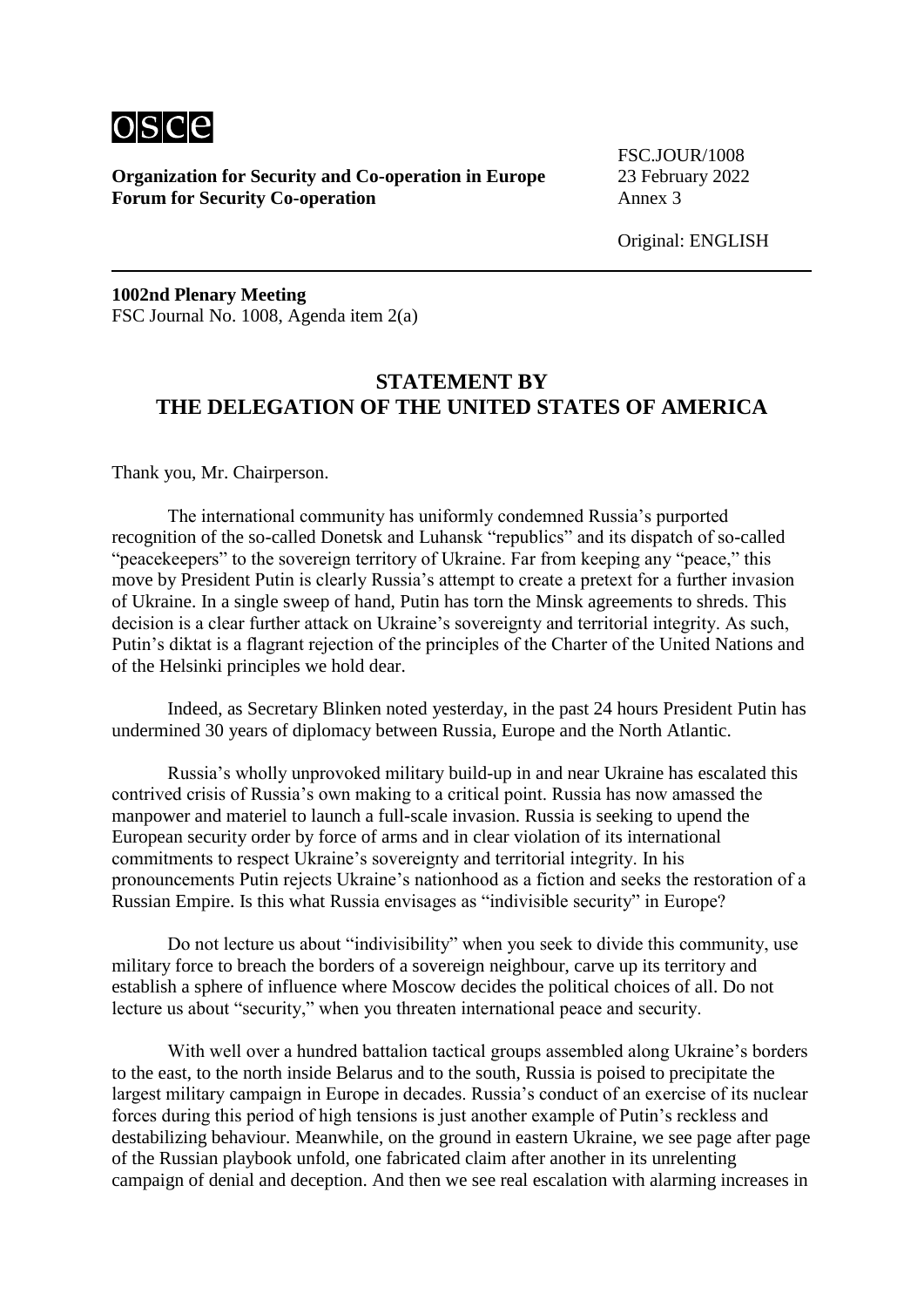ceasefire violations instigated by the forces Russia leads and fights alongside. And then the dispatch of Russian military forces under the guise of so-called "peacekeepers."

Let us be clear who is responsible for military escalation. Let us be clear who refused to engage in consultations and co-operation regarding its highly unusual military activities; who boycotted the joint meeting of the Forum for Security Co-operation and the Permanent Council held in accordance with the Vienna Document paragraph 16 risk reduction mechanism on Friday; who indeed tried to cast a legitimate request by Ukraine to reduce risks as a "provocation" or escalation. Last week, we heard our Russian colleague affirm in this Forum that Russia would "never engage in risk reduction." The truth is clear: Russia has blatantly disregarded its Vienna Document commitments because it has no interest in, nor intention of, reducing risks. It seeks to sow conflict and even use its Vienna Document communications as part of its propaganda campaign to fabricate a *casus belli*.

Belarus likewise sought to cast the Baltic States' invocation of the paragraph 16 risk reduction mechanism as unwarranted and offered no substantive responses to the concerns raised by the unusual Russian military mobilization on its territory, including the build-up of Russian forces on Belarus's southern border with Ukraine. If Belarus does not wish to be complicit in Russian aggression, it will heed recommendations from the joint meeting of the Forum for Security Co-operation and the Permanent Council to transparently and verifiably account for these highly unusual activities. Only in so doing, can Belarus confirm that its territory will not be used as a staging ground for further Russian invasion of Ukraine.

Unfortunately, Belarus has announced that it is allowing the indefinite extension of Russian deployments that Belarus had previously notified would leave its territory upon completion of the "Union Resolve" exercise, which was supposed to happen on 20 February. Now Belarus is pointing to NATO deployments in the eastern European region as "a factor" with respect to continued deployment of Russian forces. This is a transparent ruse: Russia, with Belarus' support, escalates military tensions in Europe to an unprecedented degree – prompting NATO to take defensive steps to deter aggression – and then Belarus and Russia point to defensive measures to further escalate tensions. We have heard this refrain time and again – including with respect to the provision of defensive assistance to Ukraine: Russia provokes a crisis and then claims others fuel its own aggressive actions.

We urge both Russia and Belarus to step back from the brink. It is not too late to engage in diplomacy rather than wage a war. It is not too late to avert the humanitarian catastrophe and severe consequences war would unleash.

Thank you, Mr. Chairperson.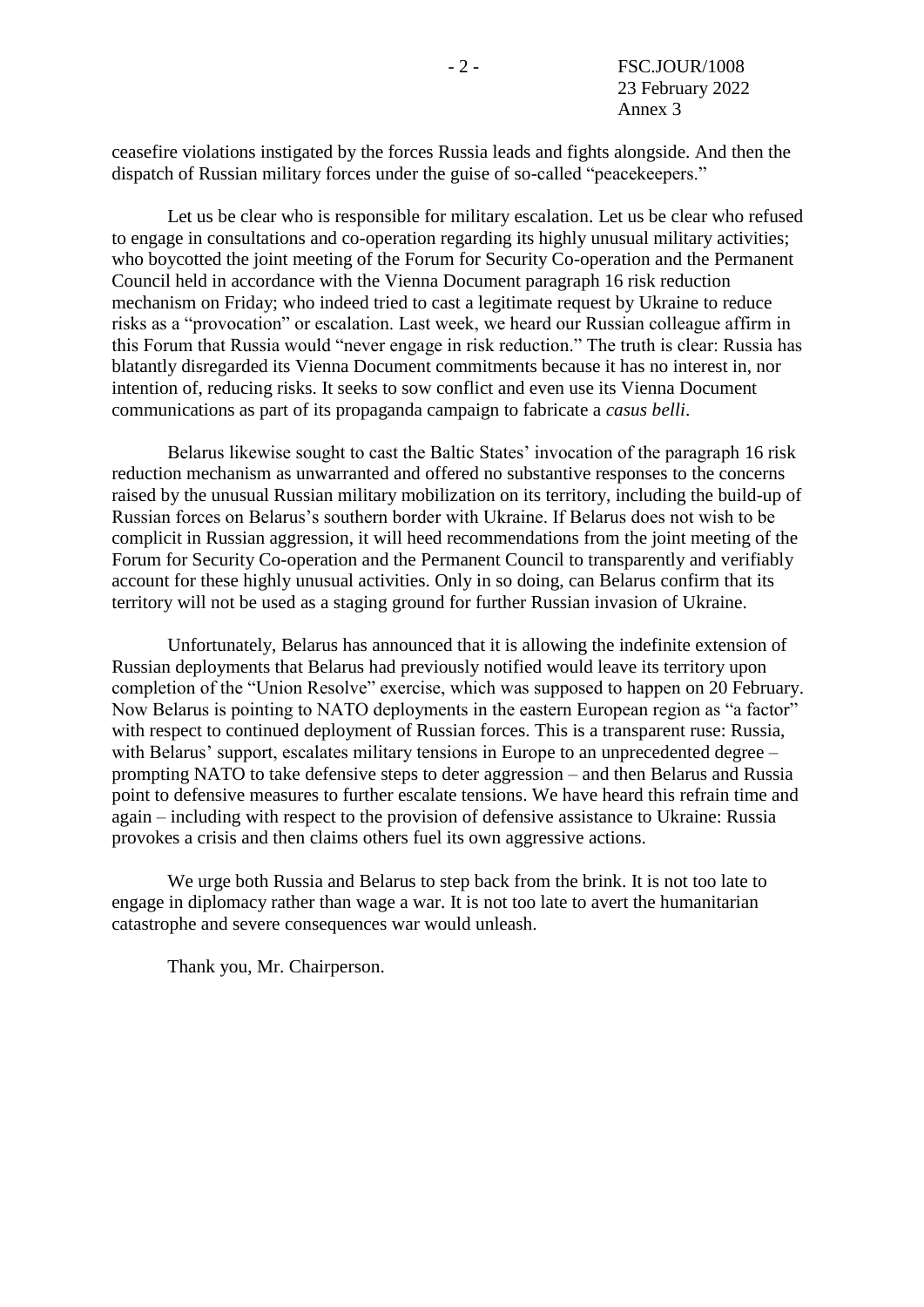

FSC.JOUR/1008

Original: ENGLISH

**1002nd Plenary Meeting** FSC Journal No. 1008, Agenda item 2(a)

#### **STATEMENT BY THE DELEGATION OF THE UNITED KINGDOM**

Thank you, Mr. Chairperson. This statement is delivered under the topic raised by Ukraine.

Mr. Chairperson, President Putin's decision to recognize the self-proclaimed "Donetsk People's Republic" and "Luhansk People's Republic" as independent States has profoundly undermined the Minsk agreements. The United Kingdom strongly condemns this action. It is also a repugnant failure of Russia to abide by its commitments under the Lisbon Framework for Arms Control which reaffirmed the fundamental principles enshrined in the Helsinki Final Act and Paris Charter.

Russia's claims of a Ukrainian threat to the Donbas region are a fabrication, an obvious pretext for their own aggressive action. As Chief Monitor Çevik made clear at the special Permanent Council meeting on Monday, the Special Monitoring Mission to Ukraine (SMM) has not observed any evidence of unusual military activity on the government-controlled side of the line of contact.

Moreover the vast majority of weapons in violation of withdrawal lines and outside designated storage sites observed by the SMM continue to be in non-government controlled areas. Between 14 and 20 February, 87 of the 121 weapons observed by the SMM in violation of withdrawal lines were in areas held by Russian-backed armed formations and 305 of the 321 weapons observed outside designated storage sites belonged to the Russian-backed armed formations. This builds on trends the Mission has already identified – between 9 September and 12 January 83 per cent of weapons observed by the Mission in violation of withdrawal lines were in areas held by the Russian-backed armed formations. Moreover, the number of weapons observed by the Mission in training areas belonging to the armed formations in November and December doubled compared to September and October.

If it were Ukraine supposedly building tensions and making preparations for an offensive, why were the majority of the heavy weapons and live-fire exercises observed by the Mission in the last few months in areas held by Russian-backed armed formations? Moreover, why on earth would Ukraine choose now, as Russia has massed the largest build-up of troops on the European continent since the end of the Cold War, to launch an offensive?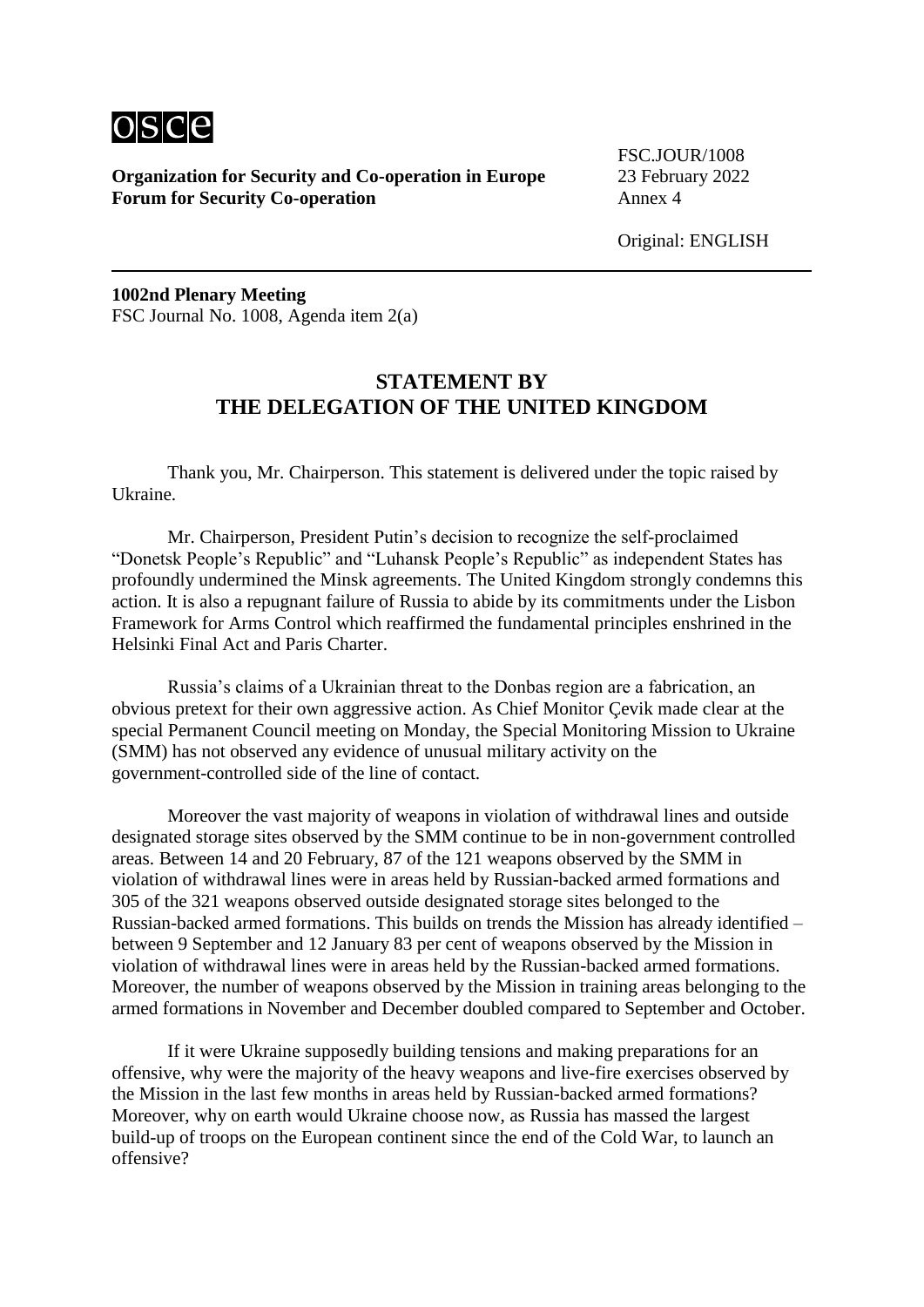Reports now indicate that Russia has amassed nearly 200,000 troops organized into over a hundred battalion tactical groups, some assessments estimate this is approximately 60 per cent of Russia's total land combat capability. We also see the deployment of huge amounts of heavy weaponry (including tactical ballistic missile systems), and combat support elements. Russia has also deployed extraordinary amounts of air power to the area and amassed an unprecedented amphibious capability in the Black Sea.

This situation is not just "unusual". It is threatening and dangerous to Ukraine, and a challenge to global security and the international order. In the face of this, we must commend Ukraine for their remarkable restraint. Last week we saw commendable attempts to reduce the risk of miscalculation and de-escalate tensions through two initiations of the Vienna Document risk reduction mechanism. We are extremely disappointed that neither achieved desired outcomes. Moreover, the United Kingdom deplores the attempts by Russia to use the OSCE network as another channel to spread its disinformation.

At this point, it is also worth noting that, despite Belarus's claims throughout last week that it was being fully transparent, we were disappointed to learn that Russian troops and equipment deployed for exercise "Union Resolve 2022" remain in place on Ukraine's northern border, with some reports indicating further forward deployment. In fact, the Deputy Commander of the Belarusian Air Force has stated that a second phase of exercise "Union Resolve" is about to be "released" and has stated that "extra groups" will be created on the Ukrainian border and border protection will be enforced as part of the exercise.

Mr. Chairperson, Russia has created a hostile and fragile security environment which is threatening and dangerous to Ukraine, the security of the entire OSCE area and a challenge to global security and the international order.

The United Kingdom, along with many others, have repeatedly warned that any Russian military incursion into Ukraine would be a massive strategic mistake and would come at a severe cost. We, in close co-ordination with the European Union and the United States of America, announced yesterday tough new sanctions. These will be a first step, with more to follow if Russia does not pull back.

Mr. Chairperson, it is clear that the only way forward is to pursue a path of diplomacy and that de-escalation by Russia now is required for successful dialogue. The OSCE remains the appropriate, and importantly an inclusive and equal platform for discussions on European security. We must defend the principle that there should be no discussions about security without the countries concerned being present. In this regard, we fully support the Chairmanship's Renewed OSCE European Security Dialogue.

Mr. Chairperson, the United Kingdom strongly supports Ukraine's sovereignty and territorial integrity within its internationally recognized borders, including its territorial waters. We do not and will not recognize Russia's illegal annexation of Crimea or its recognition of the self-proclaimed "Donetsk People's Republic" and "Luhansk People's Republic". The United Kingdom has consistently stood with Ukraine in opposing all instances of Russian aggression towards Ukraine and we will continue to do so, including through sanctions, together with our international partners. Ukraine are our friends and partners and we will continue to help them defend themselves.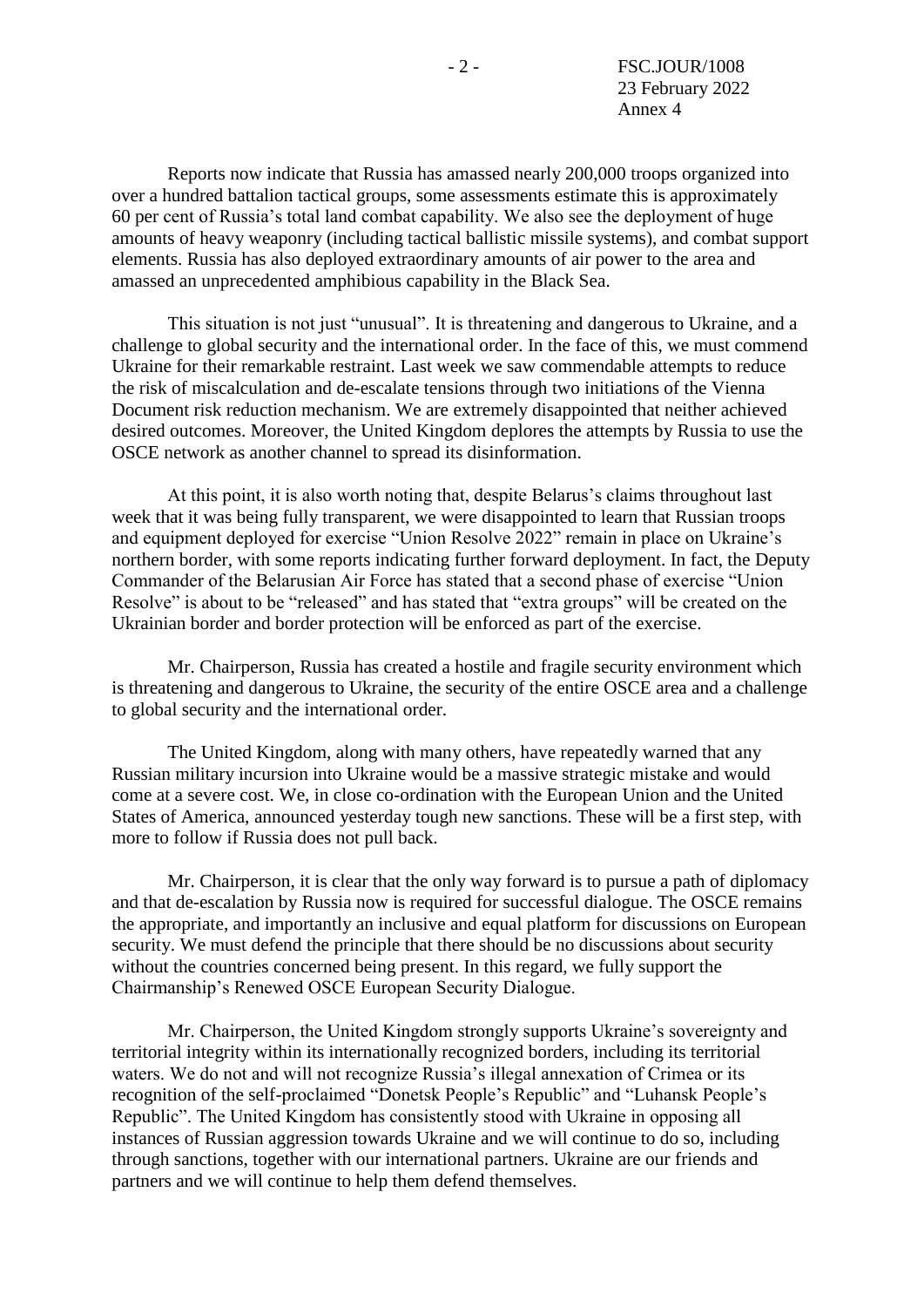

FSC.JOUR/1008

Original: ENGLISH

**1002nd Plenary Meeting** FSC Journal No. 1008, Agenda item 2(a)

#### **STATEMENT BY THE REPRESENTATIVE OF THE EUROPEAN UNION**

The delegation of France, in its capacity as EU Presidency, passed the floor to the representative of the European Union, who delivered the following statement:

Mr. Chairperson,

There is no ambiguity about the origins of the current crisis. It stems from Russia's continuous, blatant breach of international law and disregard of OSCE principles and commitments. The Helsinki Final Act is crystal clear in stating that "the participating States will refrain in their mutual relations, as well as in their international relations in general, from the threat or use of force against the territorial integrity or political independence of any State, or in any other manner inconsistent with the purposes of the United Nations".

For the last few months, we have been witnessing an unprovoked and unjustified large-scale military build-up by Russia near the border with Ukraine, including in Belarus and in and around the illegally annexed Crimean peninsula as well as Russia's increased military presence in the Black and Azov Seas. Instead of upholding its commitments and engaging in an honest dialogue, including within the transparency mechanisms on unusual military activities as set out in the Vienna Document, the Russian Federation chose again to boycott the meetings in question, which was disrespectful to the Organization and all participating States.

This week, with the conflict entering its ninth year, we saw another unprecedented escalation. The decision by the Russian Federation to recognize certain areas of Ukraine's Donetsk and Luhansk oblasts as independent entities and sending Russian troops there is illegal and unacceptable. It violates international law, Ukraine's territorial integrity and sovereignty, contradicts Russia's own international commitments and further escalates the crisis. It also violates and undermines the Minsk agreements, which are the basis for lasting peace and stability. Russia, as a signatory of the Minsk agreements, has a clear and direct responsibility to work to find a peaceful settlement of the conflict it started, in line with these principles.

We urge Russia, as a party to the conflict, to reverse the recognition, uphold its commitments, abide by international law and return to the negotiating table, engaging in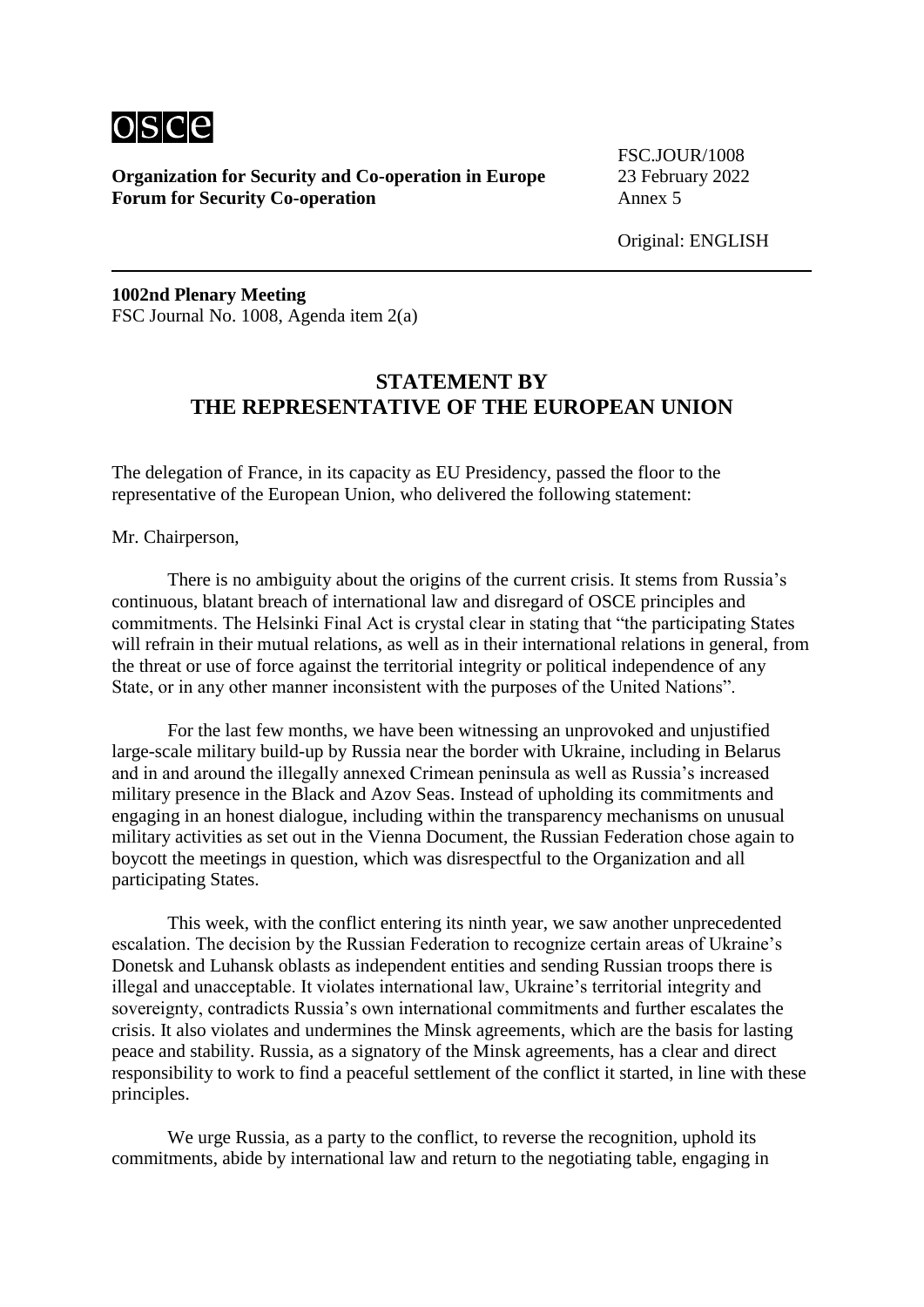discussions within the Normandy format and the Trilateral Contact Group. We call on other States not to follow Russia's illegal decision to recognize this self-proclaimed independence.

Mr. Chairperson, we should all be worried when a nuclear nation is calling another nation a historical mistake which has to be fixed. It is no time to sit on the fence.

The European Union and its Member States are united and determined to react with a robust and swift response to the illegal actions by the Russian Federation, in close co-ordination with international partners. A first package of sanctions will be adopted without delay.

We warn Russia against using the newly signed pacts with the self-proclaimed "republics" as a pretext for taking further military steps against Ukraine. The European Union stands ready to swiftly adopt more wide-ranging political and economic sanctions.

Over the past few weeks, we witnessed intensive diplomatic efforts, including at the highest political levels, to resolve the unprecedented tensions in the region. The European Union and its Member States strongly support the path of dialogue and diplomacy – it is the only way to solve this crisis. It is up to Russia to seize this chance, the door for dialogue remains open. We recall that our Organization, due to its inclusiveness and its comprehensive approach to security, is well-equipped to discuss security concerns of any participating State. We applaud the efforts of the Polish OSCE Chairmanship in this regard and call upon all participating States to engage constructively in this initiative to restore peace and trust.

Mr. Chairperson, the increasingly dire security and humanitarian situation in eastern Ukraine is alarming. We've witnessed in recent days a dramatic increase in ceasefire violations along the line of contact. We condemn the use of heavy weaponry and indiscriminate shelling of civilian areas. We commend Ukraine's posture of restraint in the face of continued provocations and efforts at destabilization.

It is extremely worrying that staged events were created as a pretext for escalation. We have been witnessing an intensification of manipulation efforts to support such objectives and deplore such inflammatory rhetoric. There is no ground for allegations of a possible Ukrainian attack nor for Ukrainian attacks on Russian-speaking populations.

We reiterate our deep appreciation to the Special Monitoring Mission to Ukraine (SMM) staff for their professionalism, impartiality and dedication to operate in an extremely challenging security environment, amidst the heightened international tensions and the increasing restrictions to the SMM's freedom of movement in the areas controlled by Russia. Their security and safety remain our first priority.

We reiterate our unwavering support to the sovereignty, territorial integrity, unity and independence of Ukraine within its internationally recognized borders and call upon Russia to do likewise. We strongly condemn the clear violations of Ukrainian sovereignty and territorial integrity by Russia since February 2014, including the illegal annexation of the Autonomous Republic of Crimea and the city of Sevastopol to the Russian Federation, which we will not recognize, as well as the recognition of non-government controlled areas of Donetsk and Luhansk regions of Ukraine as independent entities. We stand by and will continue to support Ukraine and its people.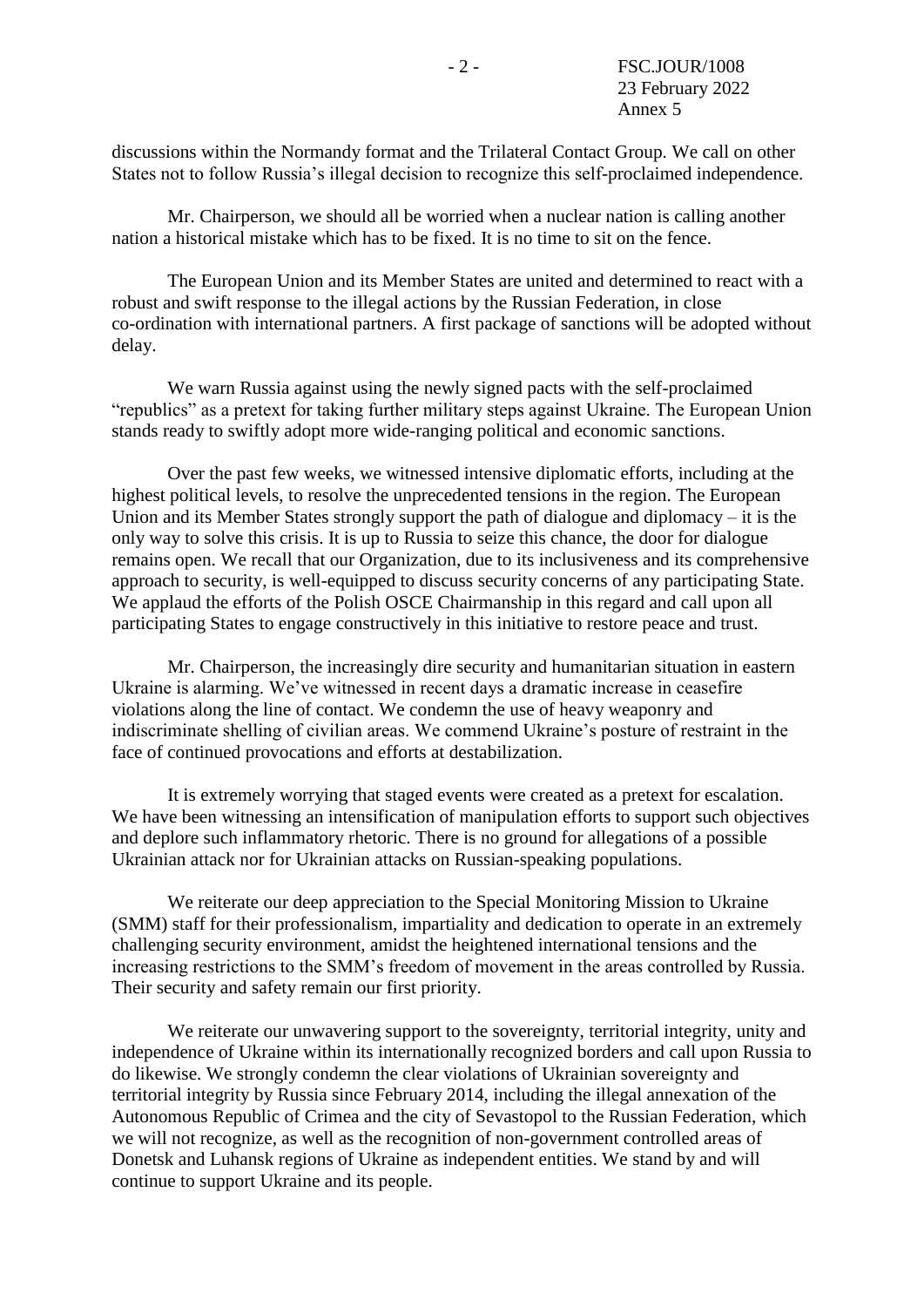<span id="page-13-0"></span>Mr. Chairperson, I request that this statement be attached to the journal of the day.

The candidate c[o](#page-13-0)untries the Republic of North Macedonia<sup>1</sup>, Montenegro<sup>1</sup> and Albania<sup>[1](#page-13-0)</sup> and the EFTA countries Iceland and Norway, members of the European Economic Area, as well as Ukraine, the Republic of Moldova and Georgia align themselves with this statement.

1

<sup>1</sup> The Republic of North Macedonia, Montenegro, and Albania continue to be part of the Stabilisation and Association Process.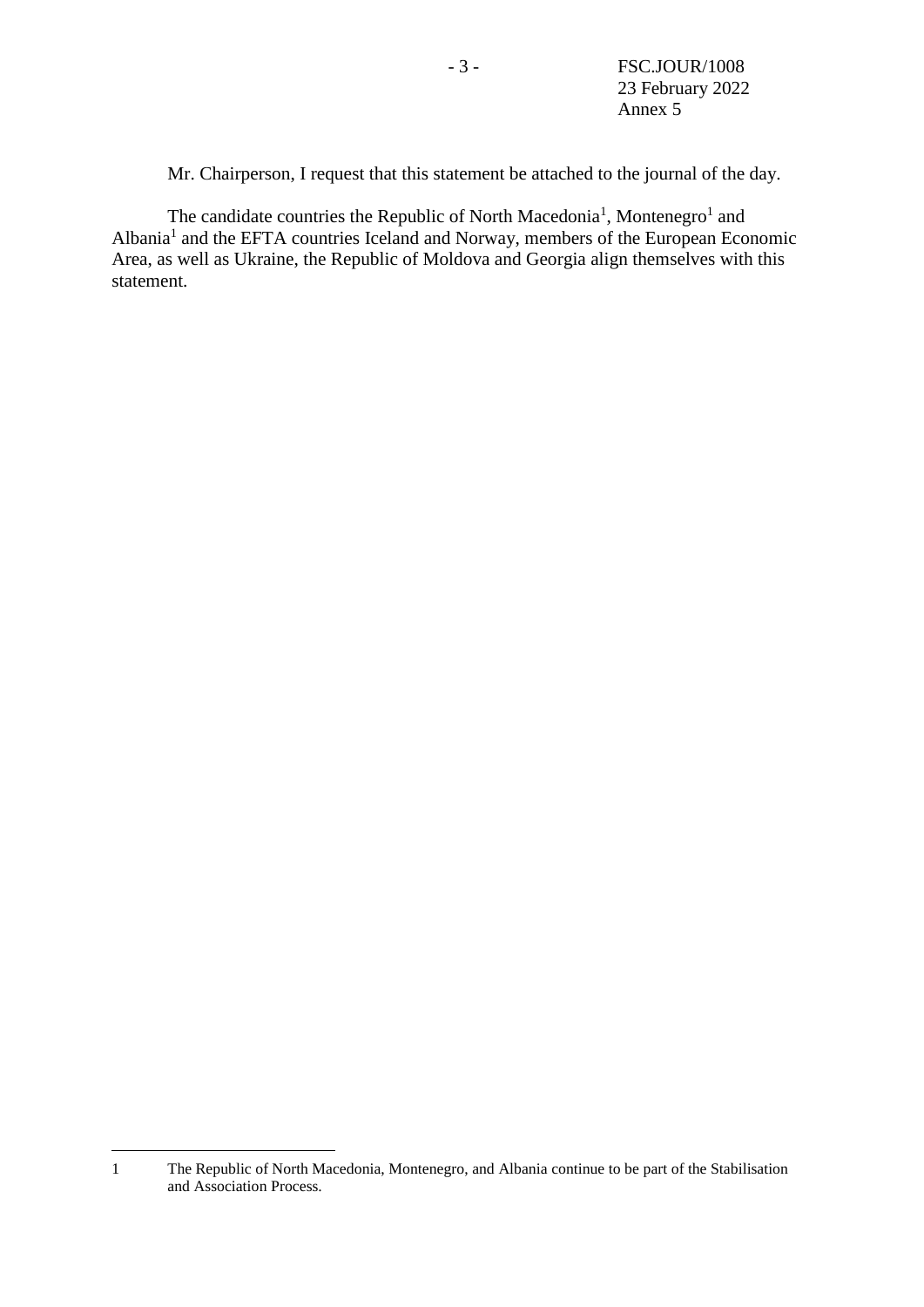

FSC.JOUR/1008

Original: ENGLISH

**1002nd Plenary Meeting** FSC Journal No. 1008, Agenda item 2(a)

# **STATEMENT BY THE DELEGATION OF CANADA**

Mr. Chairperson,

This statement is delivered under the topic raised by Ukraine.

The large-scale build-up of Russian combat forces continues at pace this past week along portions of the Russia-Ukraine State border and on illegally occupied Crimea. Elements of these forces have begun moving into areas of Donetsk and Luhansk oblasts not under the control of the Government of Ukraine. The numbers at this point are staggering, with reports of almost of 200,000 Russian soldiers now amassed within striking distance of the border with Ukraine. In addition to deploying a large proportion of Russia's conventional forces along the border with Ukraine, Russia has amassed over 70 warships in the Black Sea and Sea of Azov, including amphibious assault ships, clearly intended to intensify the threatening posture.

Remarkably, here at the OSCE Russia continues to peddle the fabrication that it has no intention of military action against Ukraine, but its actions say something different with the recognition of the so-called LNR/DNR and sending troops into Ukraine. In fact, what is evolving during this crisis, a crisis which is completely manufactured by the Russian Federation, is the realization that Russia is acting exactly in the manner in which we said they would.

Once again, we feel compelled to note that despite routinely professing to be staunch supporters of the Vienna Document, Russia refused at every possible step last week to demonstrate a desire for constructive dialogue, instead continuing to deploy a narrative of increasingly belligerent and ominous rhetoric, to obfuscate and to actively seek to stoke tensions, seek concessions through gun-barrel negotiation. This rhetoric has now been woven into the fabric of Russia's blatant disinformation campaign, intended to portray Ukraine as the aggressor State in this tragic conflict. These obvious, and sometimes fantastical attempts to build a pretext for conflict do not fool anyone.

The facts of the matter remain: Ukraine has done nothing to stoke the tensions, but rather has shown great restraint in the face of such threats. Ukraine is not the aggressor. Quite the contrary. There was no threat to the people of Donbas, Russia manufactured it. Russia created a fake threat, a fake refugee crisis, and a fake need to "intervene". All the while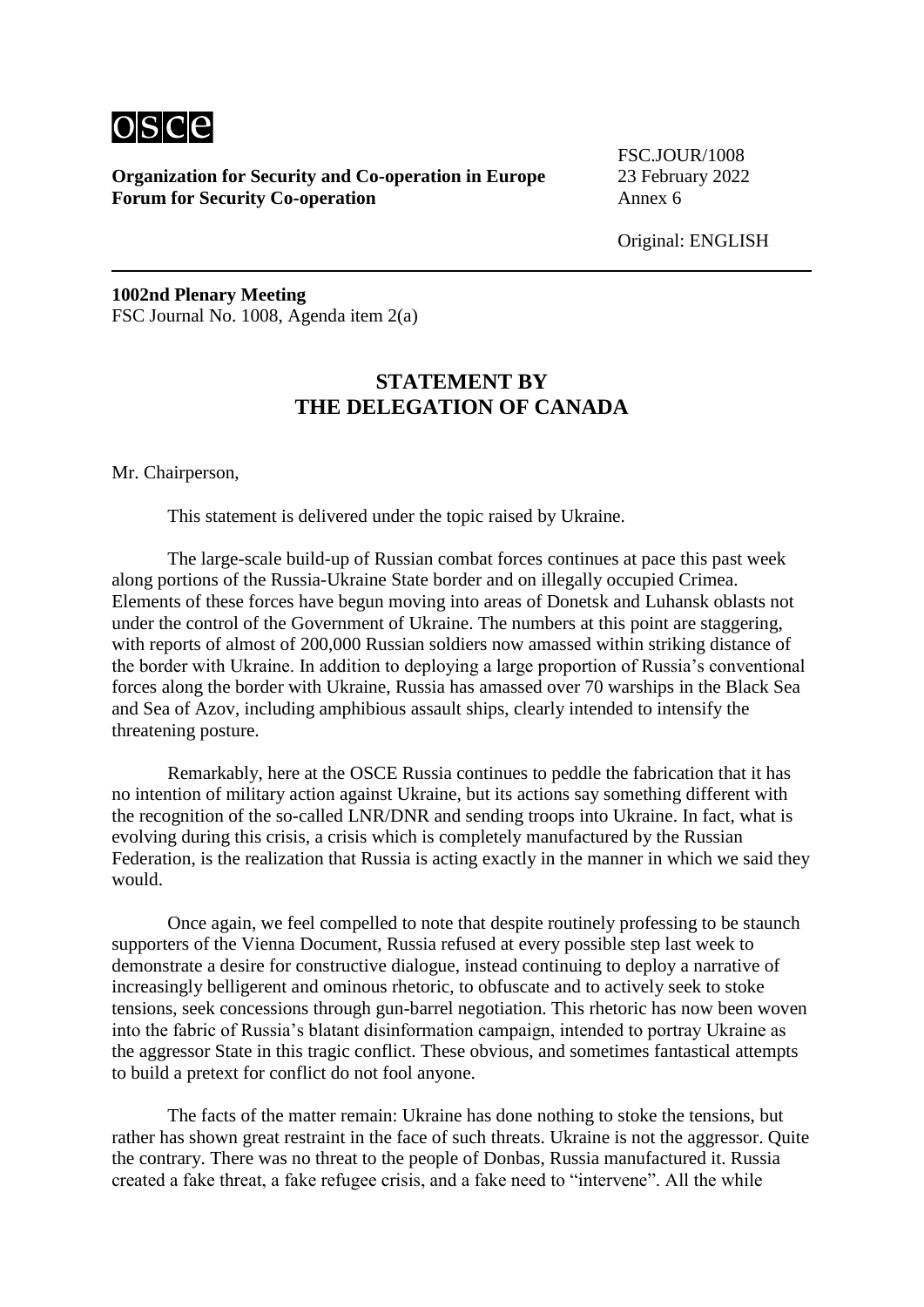building a very real, imminent threat to the safety and security of Ukraine and the overall stability of European security.

Amongst all this chaos, the OSCE Special Monitoring Mission to Ukraine (SMM) remains our eyes and ears in the region. However, restrictions to the SMM's freedom of movement continue unabated, and interference with its technical assets continues daily. The overwhelming majority of restrictions on freedom of movement take place in non-government controlled areas, particularly at border crossings, preventing the Mission from implementing its mandate. Now is the time to stop interfering with our monitors. Their work is vital.

Mr. Chairperson,

We commend Ukraine for its calm and diplomatically focused approach to this crisis.

We renew our call on Russia to cease these provocative actions and to immediately seek to de-escalate tensions. We sincerely hope that Russia chooses the path of dialogue and diplomacy and de-escalates this dangerous situation. It is not too late to make the right choice.

End this madness and withdraw immediately. There is still time for diplomacy to prevail, but that window is closing quickly. Russia can still choose a path of dialogue and diplomacy, before it is too late and even bigger mistakes are made.

I request that this statement be attached to the journal of the day.

Thank you.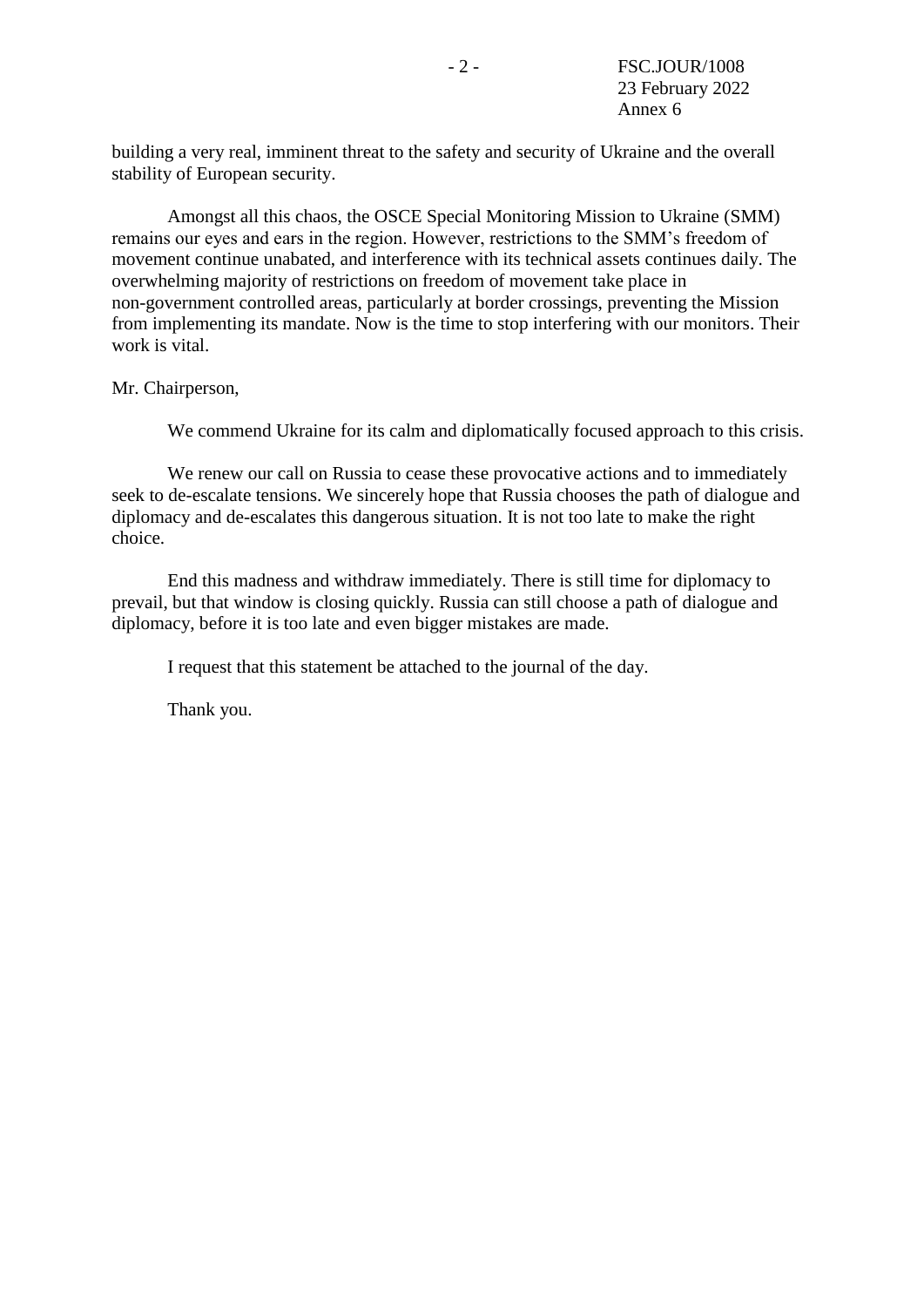

FSC.JOUR/1008

Original: ENGLISH

**1002nd Plenary Meeting** FSC Journal No. 1008, Agenda item 2(a)

# **STATEMENT BY THE DELEGATION OF LITHUANIA**

Mr. Chairperson,

Lithuania aligns itself with the statement delivered on behalf of the European Union. Allow me to add a few remarks in my national capacity.

Lithuania strongly condemns the decision of the Russian Federation to recognize as independent two areas in Ukraine's Luhansk and Donetsk regions, which are held by formations that are armed, backed and led by Russia.

This decision constitutes a gross violation of principles enshrined in the Charter of the United Nations, international law, the Helsinki Final Act and the Charter of Paris.

After annexing Crimea in 2014, Russia continues to undermine not only Ukraine's sovereignty, independence and territorial integrity but also its own commitments under the Budapest Memorandum.

By recognizing two areas in Ukraine's Luhansk and Donetsk regions and by sending its troops – now openly, because a number of Russian troops, so-called *ikhtamnety*, were already there – into the sovereign territory of Ukraine, Russia has also undermined the Minsk agreements, which it signed and which stipulated the process for restoring the government of Ukraine's control over these Ukrainian territories.

Russia's aggression against Ukraine, which has just entered its ninth year, and the decisions taken this Monday pose a threat not only to the European security architecture but also to global peace and security, as does Russia's disrespect for the sovereignty and territorial integrity of Ukraine, Georgia and the Republic of Moldova.

Recalling UN General Assembly resolution 68/262, entitled "Territorial integrity of Ukraine", we once again urge the Russian Federation to respect Ukraine's sovereignty and territorial integrity.

Russia must immediately cease its aggression against Ukraine, withdraw its troops from the occupied territories of Ukraine – both from the relevant parts of Donbas and from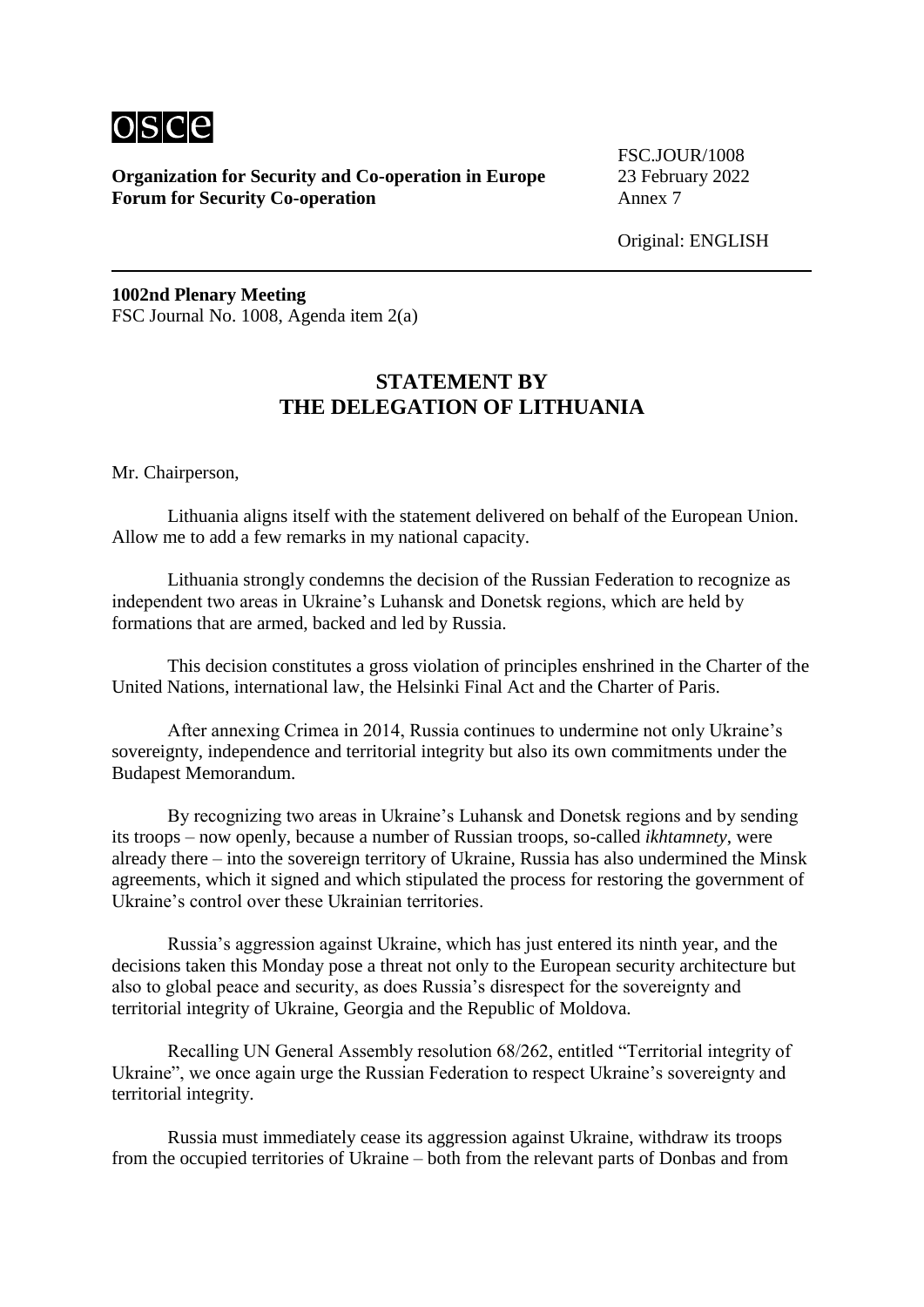the Crimean peninsula – and from the areas along the border with Ukraine and from Belarus, and stop its provocations and respective disinformation activities.

Russia must also return to diplomacy and demonstrate a genuine political will to settle the Russia-Ukraine conflict in a peaceful way, with full respect for OSCE principles and commitments.

Lithuania also wishes to point out that the recent escalation demonstrates the need to reinforce deterrence along NATO's entire eastern flank in response to Russia's aggressive actions in the region. And I wish to thank our NATO allies for their most recent decisions in this regard.

Russia's aggression against Ukraine, including the shameful decisions taken in the past days, must receive a strong response from the international community, including co-ordinated restrictive measures targeting specific economic sectors of the Russian Federation, as well persons and entities in positions of responsibility.

Russia bears sole responsibility for the deterioration in the security situation on the ground, for the current escalation, for its devastating results and for the possible consequences which we sincerely hope can still be avoided.

Lithuania strongly supports the free choice of the Ukrainian people to build their country on the basis of democratic values and Ukraine's European and Euro-Atlantic aspirations.

Lithuania will continue to make every effort to support Ukraine's statehood and independence and, together with our allies and partners, will provide all necessary assistance to Ukraine in this regard.

I thank you, Mr. Chairperson, and I kindly ask you to attach this statement to the journal of the day.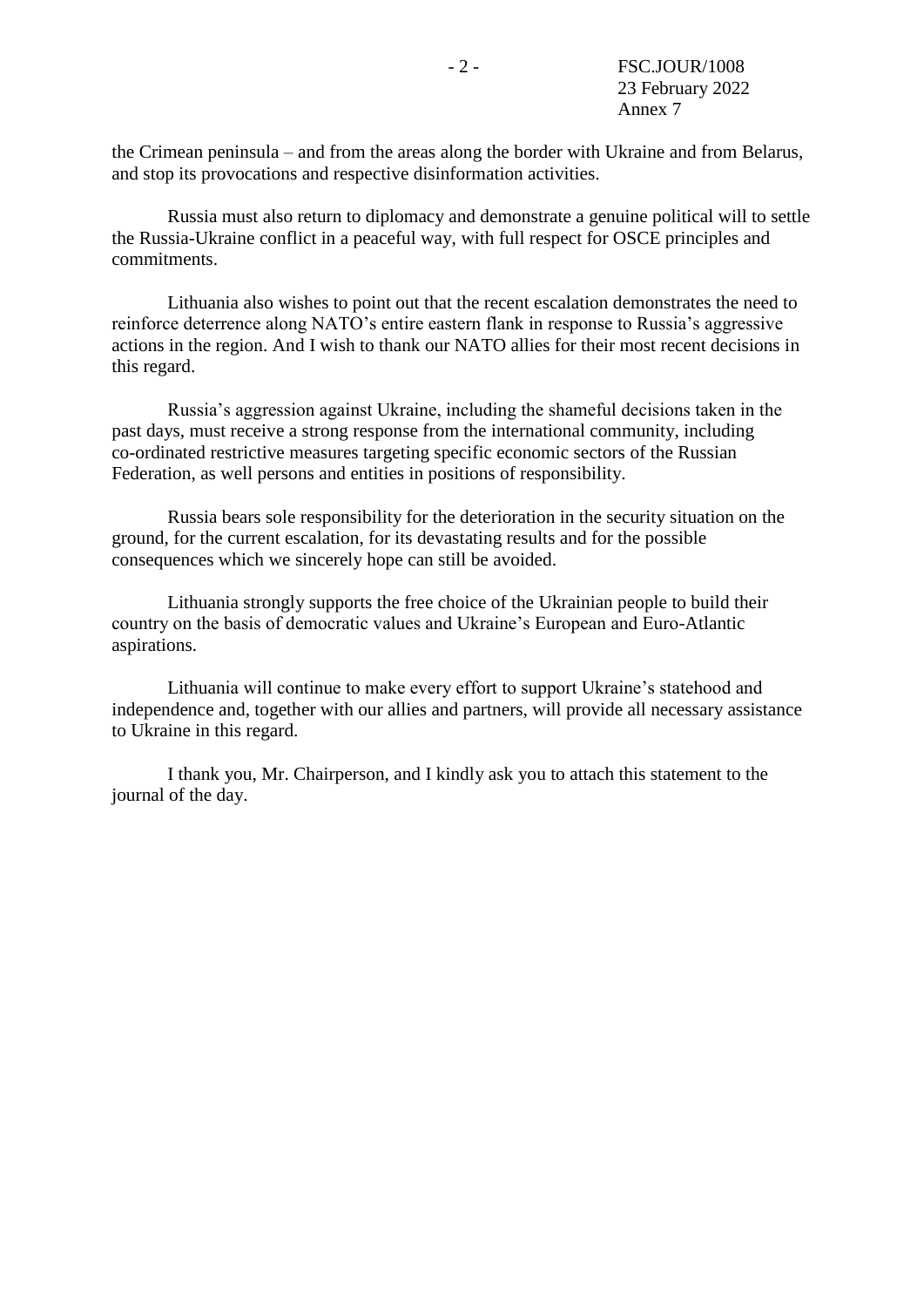

FSC.JOUR/1008

ENGLISH Original: RUSSIAN

**1002nd Plenary Meeting** FSC Journal No. 1008, Agenda item 2(a)

#### **STATEMENT BY THE DELEGATION OF THE RUSSIAN FEDERATION**

Mr. Chairperson,

As one may conclude from the statements by a number of OSCE participating States, they consider themselves to be on the right side of history. The Russian historian Vasily Klyuchevsky once remarked: "History is not a teacher but an overseer: it does not teach anyone, it merely punishes those who do not know their lessons." My esteemed colleagues have failed to learn their lessons. But there is still enough time for them to compel the Ukrainian Government to abandon its bloody and suicidal adventure in Donbas.

A lot of events have taken place in and around Ukraine over the past few weeks, and that is why today I should like to deliver a lengthy statement. My colleagues will have to arm themselves with patience.

The ongoing crisis in Ukraine is the result of the coup d'état of 21 February 2014, which was orchestrated, funded and organized from abroad. This coup in Kyiv led to the United States of America playing a decisive role in the governance of Ukraine – something that is unprecedented in world practice. US and other Western advisers completely subjugated the authorities of that country – from the central to the municipal authorities – not to mention State companies and corporations.

The forcible change of the Head of State was carried out without elections, in violation of the Constitution of Ukraine, and led to the country effectively being split into regions that recognized the new administration in Kyiv and those that opposed the putsch. This happened not least because when the putschists were installed in power, this was accompanied by large-scale violence, the flourishing of neo-Nazi movements, and persecution on the basis of national and linguistic characteristics. As a result, the confrontation between the new regime in Kyiv and the population of certain areas of Donetsk and Luhansk acquired the nature of a protracted armed conflict.

France, Germany and Poland acted as mediators between the authorities and the opposition and became guarantors of the agreements reached between them, but they did nothing to ensure that these were implemented when the opposition demonstratively repudiated them. The United States for its part did not even acknowledge that the agreement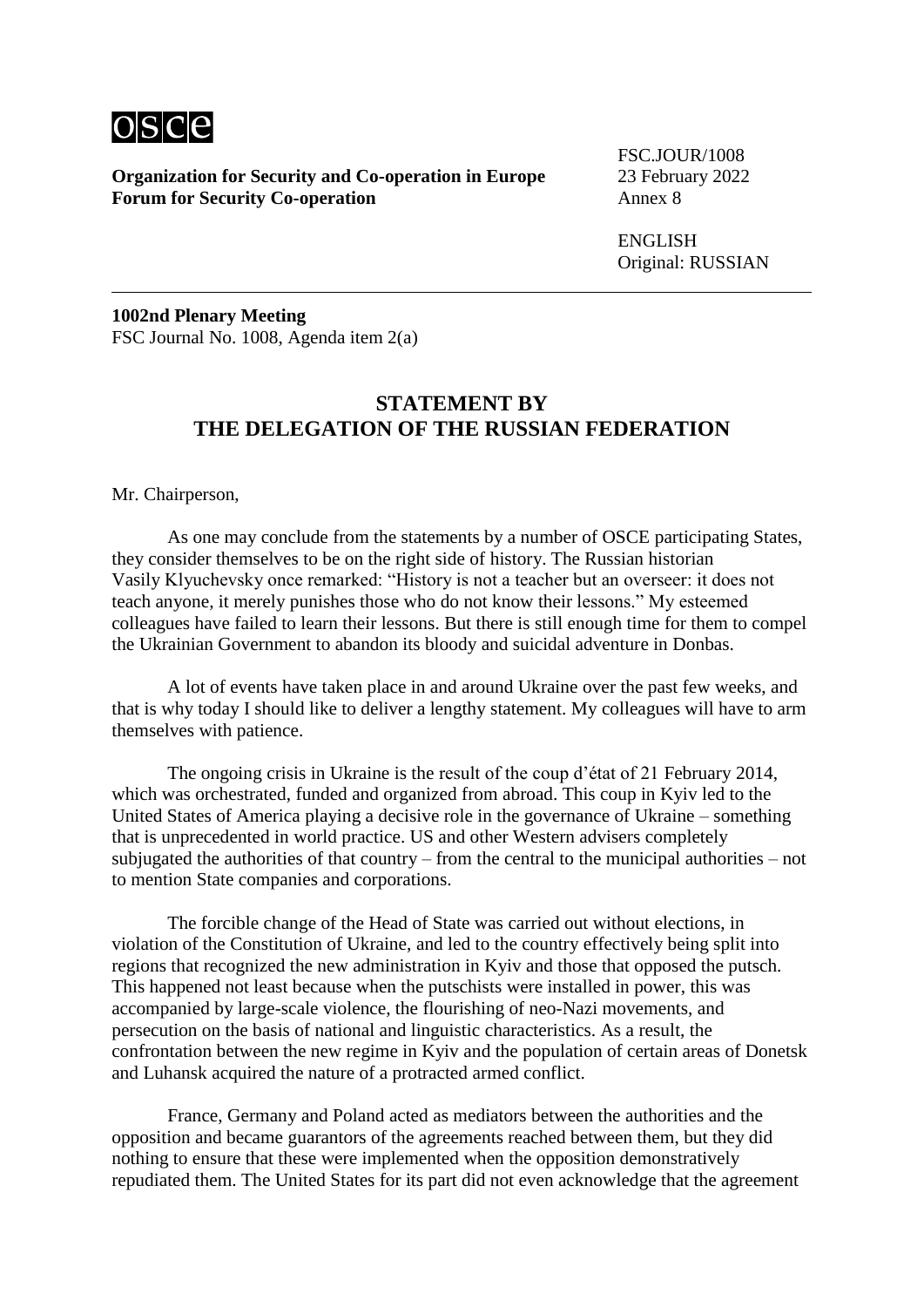had been violated by opposition members. For eight consecutive years, the same situation has been repeating itself: the Governments of France, Germany and the United States have been powerless when faced with the Ukrainian Government's categorical unwillingness to implement the Minsk agreements.

We are still astonished at the fact that the events in Ukraine, which is eight thousand kilometres away from North America, have been described by the US administration as "an unusual and extraordinary threat to the national security and foreign policy of the United States". In 2012–2013, the US leadership effectively issued the Ukrainian authorities with an ultimatum to choose the "Western path". Subsequently the US Embassy in Kyiv provided financial support to the "Maidan" to the tune of around 1 million dollars a day.

The Russian delegation's message is quite clear, namely that international law prohibits the organization, advocacy, financing, incitement or toleration of activities aimed at destroying the constitutional order of another State. The complicity of the United States in the coup d'état in Kyiv in 2014 is a violation of international law and a gross flouting of Article 2(7) of the Charter of the United Nations, which proclaims the principle of non-intervention in the domestic affairs of sovereign States.

#### Mr. Chairperson,

Over the past few weeks, we have witnessed a large-scale orgy of hatred, information terrorism and hysterical propaganda engulfing the pan-European community. The idea of there being plans for a "Russian invasion" of Ukraine was hatched inside the US Department of State, and that is where it also died on 16 February. We can see that US intelligence got its facts mixed up. At one point, 100,000 troops had reportedly been amassed on the Russian-Ukrainian border, then it was 150,000, and a few minutes later the figure of 190,000 was being cited. We shall not prevent our esteemed colleagues from trying to make sense of these figures. If the European participating States are really interested in this information, we suggest that they ask the United States for satellite images; maybe the latter will agree to share them in exchange for additional payment.

As for the exercises on the territory of the Russian Federation, I should like to inform you that the cycle of military training activities in our country is an all-year one and covers all regions without exception. We shall conduct them in the places and at the times that we deem necessary for the purposes of ensuring our defence capability on our own national territory, as I would emphasize, and also in co-operation with our allies and like-minded countries. That is our sovereign right.

However, the statements made today by our esteemed colleagues raise the following questions.

If the United States and its allies claim that they are champions of the OSCE politico-military commitments, why do they shut their eyes to the Ukrainian Government's non-implementation of the Vienna Document 2011? Some 120,000 Ukrainian military personnel are amassed on the borders of the Luhansk People's Republic and the Donetsk People's Republic. Ukraine is concentrating heavy equipment along the line of contact, including thousands of armoured combat vehicles, hundreds of tanks, multiple-launch rocket systems and Tochka-U operational-tactical missile systems. Where are the Ukrainian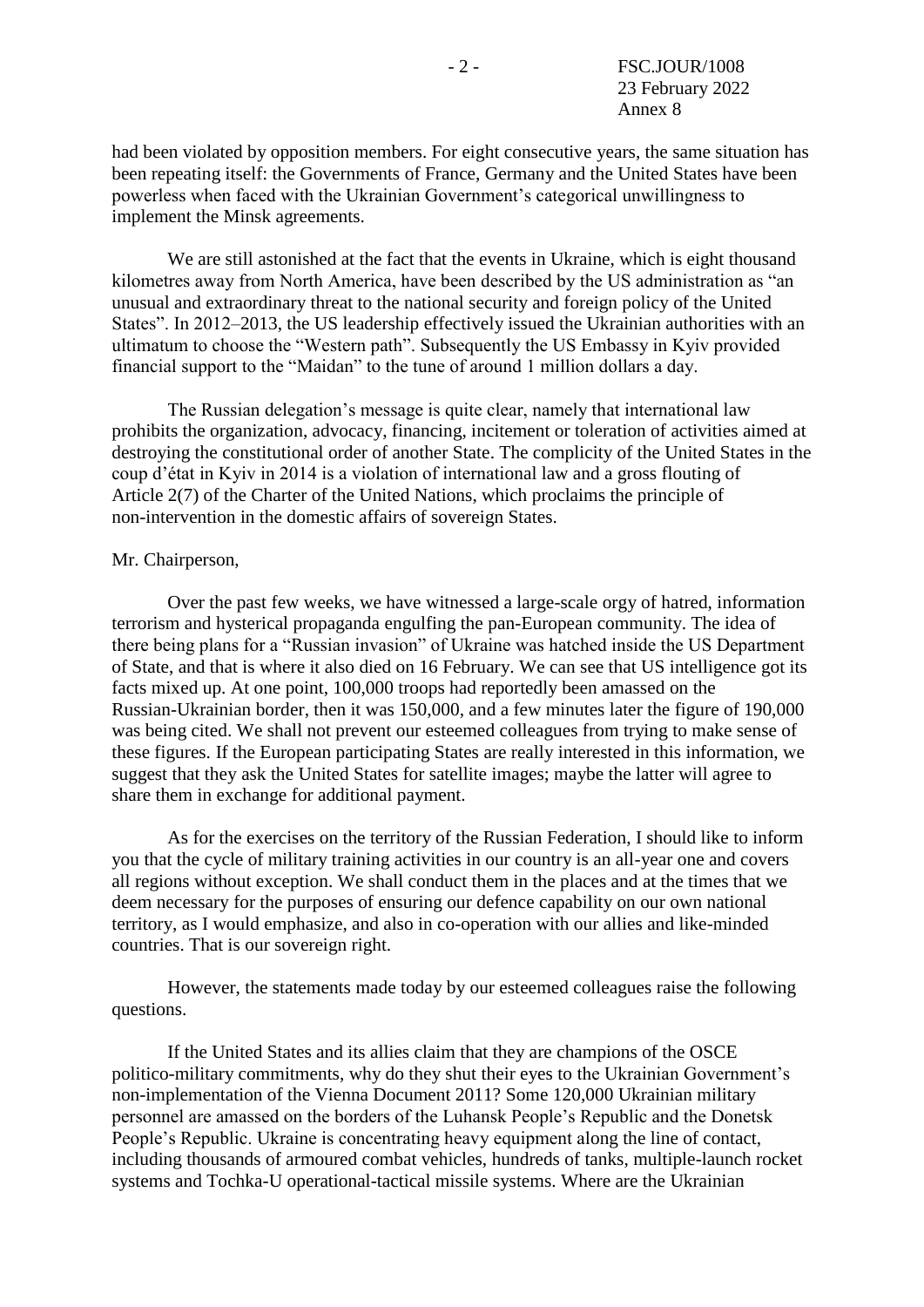notifications disseminated via the OSCE Communications Network? Where are the pictures taken by the celebrated US satellites? We call on the Ukrainian delegation to respond – the same delegation that was busy manipulating the provisions of the Vienna Document 2011 during all of last week.

If the United States and its allies claim that they want peace in Ukraine, why do weapons and ammunition continue to be shipped to that conflict-torn country? History does not know of a single case in which peace was achieved by the pumping of weapons. Yet, foreign NLAW (Next Generation Light Anti-Tank Weapon), Javelin and Stinger systems have already turned up at the forward positions of the Ukrainian armed forces in Donbas. There are already, overall, more anti-tank guided missile and man-portable air defence systems in Ukraine than in some NATO countries. Western intelligence services are engaged in the recruitment of fighters to be deployed to Ukraine from South-Eastern Europe. The ongoing assimilation of Ukrainian territory by the NATO countries is leading to only one outcome, namely the creation of an anti-Russian "springboard" for NATO. However, the best option for the Ukrainian Government would be to refrain from joining the Alliance and to choose neutrality.

If the United States and its allies are calling for implementation of the Minsk agreements, why have they never addressed such an appeal to Ukraine at the OSCE? We have still not heard a response from the West to the assertions by the Ukrainian leadership to the effect that the Minsk agreements have become "obsolete" and are "unviable", so that the Ukrainian Government has no intention of implementing them. Russia was never a party to the Minsk agreements, but as a co-mediator for a peaceful settlement it called on Ukraine, for seven years running, to fulfil its obligations under the Package of Measures, which was endorsed by United Nations Security Council resolution 2202. Now there is no longer anything to be called for in that respect. The Minsk agreements have been laid to rest by the Ukrainian Government's inaction.

If the delegation of Ukraine talks about the need for a peaceful settlement of the conflict, why has the Ukrainian Government been waging a war against its own people for eight consecutive years? Why has an economic, social and transport blockade been in place against Donbas for eight years running – a blockade that amounts to genocide against one's own people? Why do the European Union, the United States, Canada and the United Kingdom never voice their concern at the Forum for Security Co-operation about the prospects of ordinary people in certain areas of the Donetsk and Luhansk regions? Where are their usual mantras about the "civilian population", human rights, "elderly people and children" and "women and girls"? Evidently, from the point of view of the "civilized democracies" and their acolytes, these people do not have to be protected.

#### Mr. Chairperson,

Last week, the situation in Donbas remained explosive. The Ukrainian armed forces were opening not random fire but targeted fire. Tanks were deployed. There were casualties among the civilian population. Incidents were recorded of shells landing on the territory of the Russian Federation, above all in the Rostov region. In these circumstances, the leadership of the Donetsk People's Republic and the Luhansk People's Republic ordered general mobilization. Our country confirmed its willingness to take in refugees, that is, elderly people, women and children. I should like to emphasize that we have already given shelter to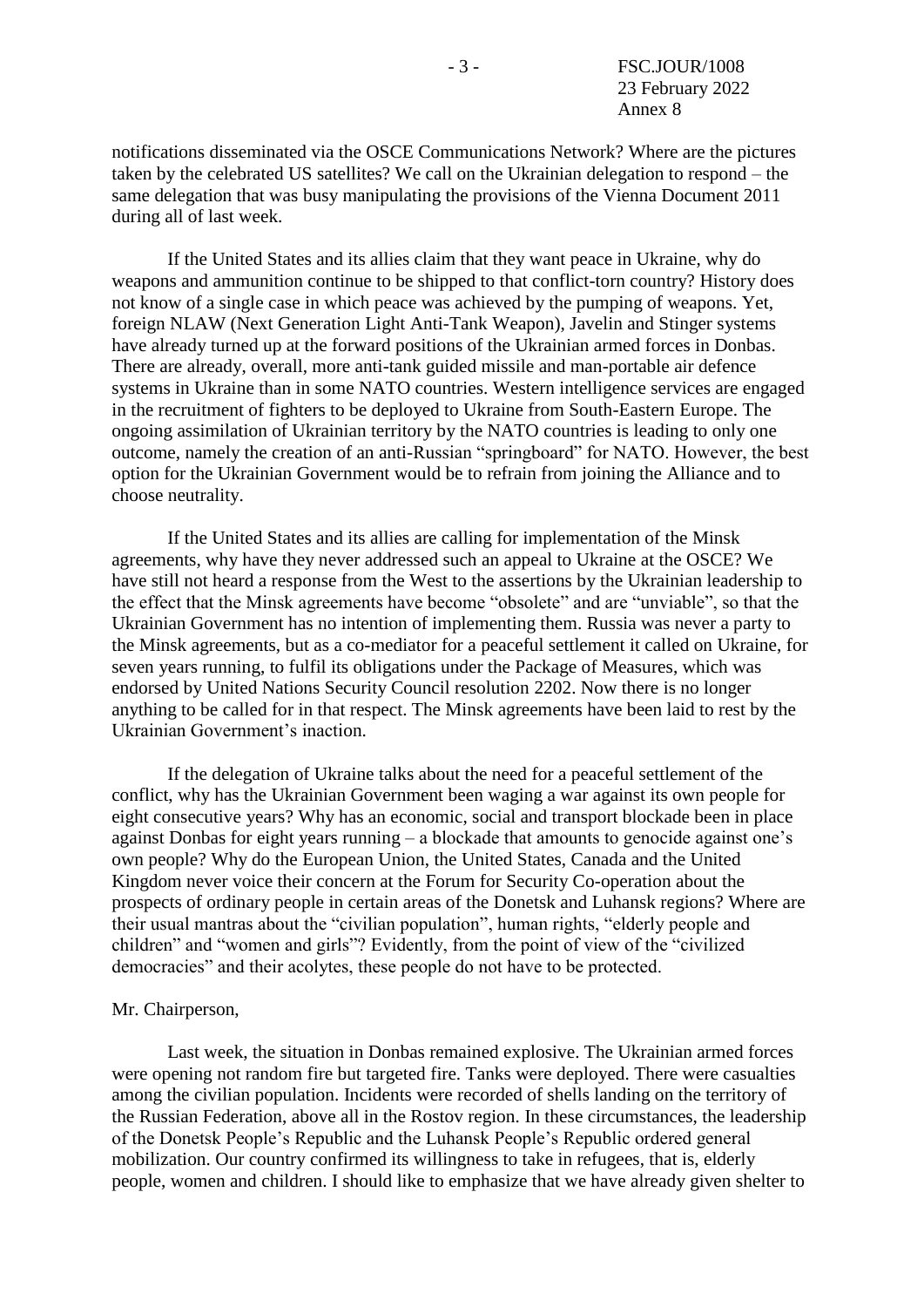over 94,000 people. They headed not for Kyiv, where no one wants them, but tо where they can feel safe and do not have to run the risk of physical extermination on account of their dissenting views.

In these circumstances, on 21 February, the President of the Russian Federation, Vladimir Putin, signed decrees recognizing the People's Republics of Luhansk and Donetsk. This step has elicited a high level of support both in Russian society and in the Republics themselves, which are inhabited by a Russian-speaking population that identifies with the Russian world. Yesterday, the Federal Assembly of the Russian Federation endorsed that decision, and treaties of friendship and mutual assistance concluded with both Republics were ratified.

The decision was taken after giving consideration to a comprehensive assessment of the politico-military situation in the region, to the Ukrainian Government's refusal to implement the Minsk agreements through direct dialogue with the authorities in Donetsk and Luhansk, and also to Western States' encouragement of a solution by force to the internal Ukrainian conflict, which could have catastrophic humanitarian consequences.

This decision is in accordance with the freely expressed will of the residents of Donbas, who held a referendum on the matter on 11 May 2014, with the provisions of the Charter of the United Nations and the 1970 Declaration on Principles of International Law concerning Friendly Relations and Co-operation among States in accordance with the Charter of the United Nations, with the CSCE Helsinki Final Act and other fundamental instruments.

We call on the authorities in Kyiv to halt hostilities immediately. Otherwise, as the President of Russia, Vladimir Putin, said, all responsibility for the possible continuation of the bloodshed will rest entirely and solely with the regime that rules in the territory of Ukraine.

Thank you, Mr. Chairperson. I request that this statement be attached to the journal of the day.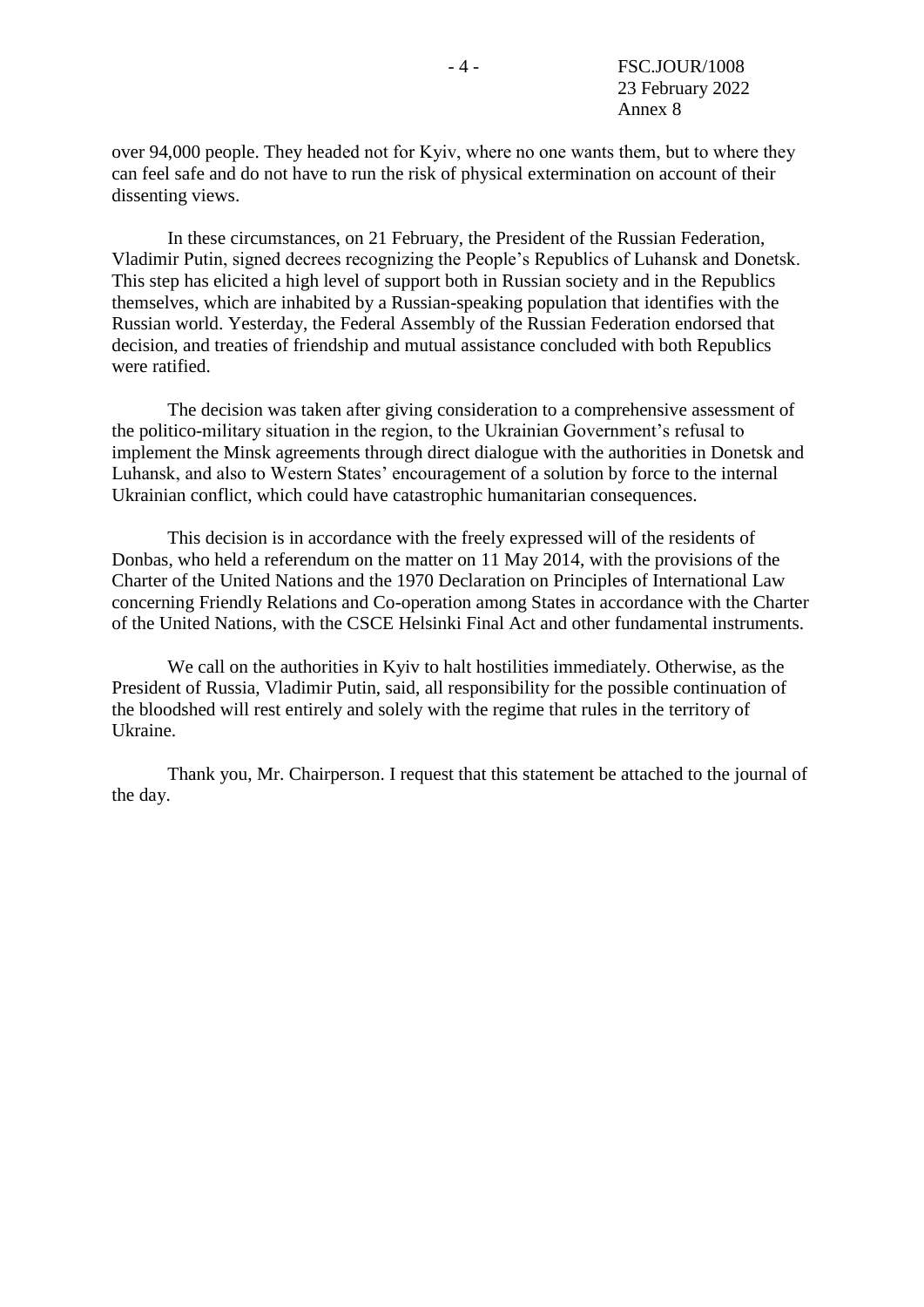

FSC.JOUR/1008

Original: ENGLISH

**1002nd Plenary Meeting** FSC Journal No. 1008, Agenda item 2(a)

# **STATEMENT BY THE DELEGATION OF FRANCE (ALSO ON BEHALF OF GERMANY)**

France wishes to intervene, also on behalf of Germany, to make the following comments.

Mr. Chairperson, Dear colleagues,

It must be clear, as it has been repeated by all the speakers today, that it is Russia that is violating international law and the Charter of the United Nations and not respecting the commitments made in the framework of the OSCE and the Minsk agreements.

The decision by President Putin to recognize the self-declared "peoples' republics" in eastern Ukraine represents a fundamental breach of international law and a severe blow to all diplomatic efforts for the peaceful and political solution of the conflict. Several years of efforts in the Normandy format and the Trilateral Contact Group, under the auspices of the OSCE, are wilfully undone for no comprehensible reason. Russia massively damages its commitment to a diplomatic solution.

Recognition constitutes a further violation of Ukraine's territorial integrity and sovereignty, which we condemn in the strongest possible terms. France and Germany remain unwavering by Ukraine's side within its internationally recognized borders. We will respond to this breach of international law. To this end, we are co-ordinating with our partners.

Since 2014, Russia has claimed to be committed to the full implementation of the Minsk agreements and the related negotiation formats, the Normandy format and the Trilateral Contact Group mediated by the OSCE. Russia has also committed to the implementation of the Minsk agreements through United Nations Security Council resolution 2202 in its capacity as a permanent member of the Security Council. By its decision, Russia is breaking all these commitments.

We call on Russia to reverse its decision and to return to the path of diplomatic and political conflict resolution on the basis of the Minsk agreements.

We reiterate our urgent call on Russia to dismantle the military threat on Ukraine's border. We unequivocally warn against further military escalation by Russia.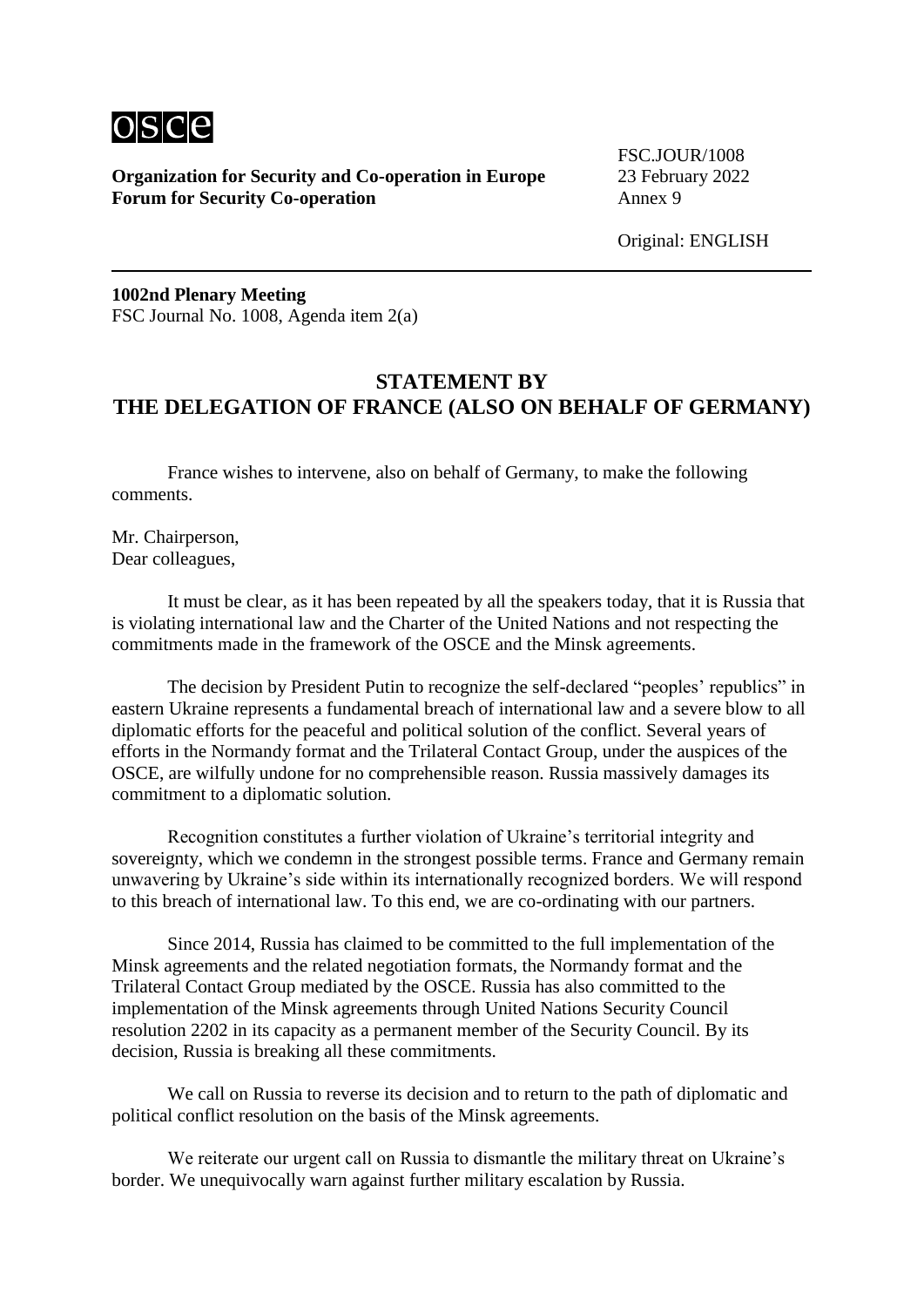We recall that political advisers to the Heads of State or Government of the Normandy format met in January in Paris and in February in Berlin and reconfirmed in writing that the Minsk agreements are the basis of the work of the Normandy format and they discussed the importance for the Trilateral Contact Group, of which Russia is a member, to intensify their work with a view of swift progress in the implementation of the Minsk agreements. This position has been reiterated by the Russian President and his Foreign Minister repeatedly in exchanges with our leaders and Foreign Ministers during the last week.

As mediators in this conflict, we see no justification for Russia's unilateral step. In particular, Ukraine has undertaken concrete steps to accelerate the implementation of the Minsk agreements in the last weeks and underscored its commitment to a diplomatic solution time and again. Ukraine, unlike Russia, always followed the invitation of Germany and France to negotiate a sustainable and peaceful solution for the conflict in eastern Ukraine.

Mr. Chairperson, I would like to ask you to attach our joint statement to today's journal of the day.

Thank you.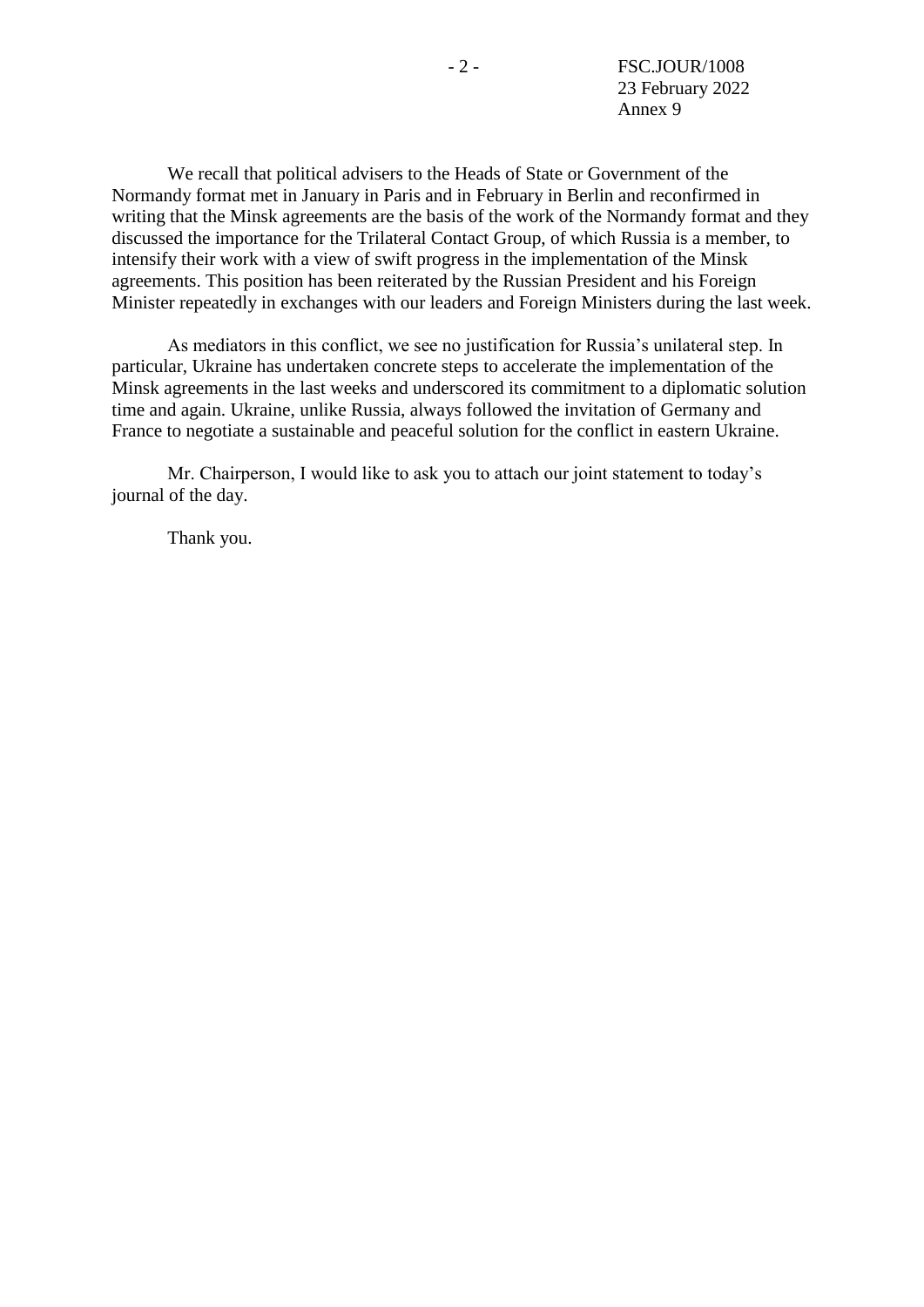

FSC.JOUR/1008

Original: ENGLISH

**1002nd Plenary Meeting** FSC Journal No. 1008, Agenda item 2(b)

# **STATEMENT BY THE DELEGATION OF SWEDEN**

Mr. Chairperson, Dear colleagues,

Sweden is responding to a statement made by the Russian Federation at last week's meeting of the FSC, in which the fact of Sweden conducting exercises and co-operating in the Baltic Sea region with, among others, NATO was questioned and seen to be a concerning and destabilizing factor.

Mr. Chairperson,

Sweden's security policy remains firm and unchanged. Our non-participation in military alliances serves us well and contributes to stability and security in northern Europe. We combine this with a defence policy that rests on two pillars: strengthened national capability and deepened international defence co-operation on a multi- and bilateral basis, especially with Finland. Challenges and threats to peace and security in Sweden and our region are safeguarded in solidarity and together with other nations.

Mr. Chairperson,

Sweden's non-participation in military alliances does not mean abstaining from co-operation. On the contrary, international co-operation is a key necessity for us. We are currently increasing joint training and the conducting of exercises with like-minded partners, in accordance with, for example, the Vienna Document, Chapter X, paragraph 144.4. We consider this to be a practice of central importance and find that it provides additional impetus for building up our national defence capability.

The right of participating States to choose their own security arrangements is enshrined in the European security order and is a fundamental part of the Charter of Paris and subsequent documents. We therefore reserve the right to take appropriate measures that are purely defensive in nature and calculated to serve the goal of stability and security in our region.

Thank you, Mr. Chairperson.

I kindly request this statement to be attached to the journal of the day.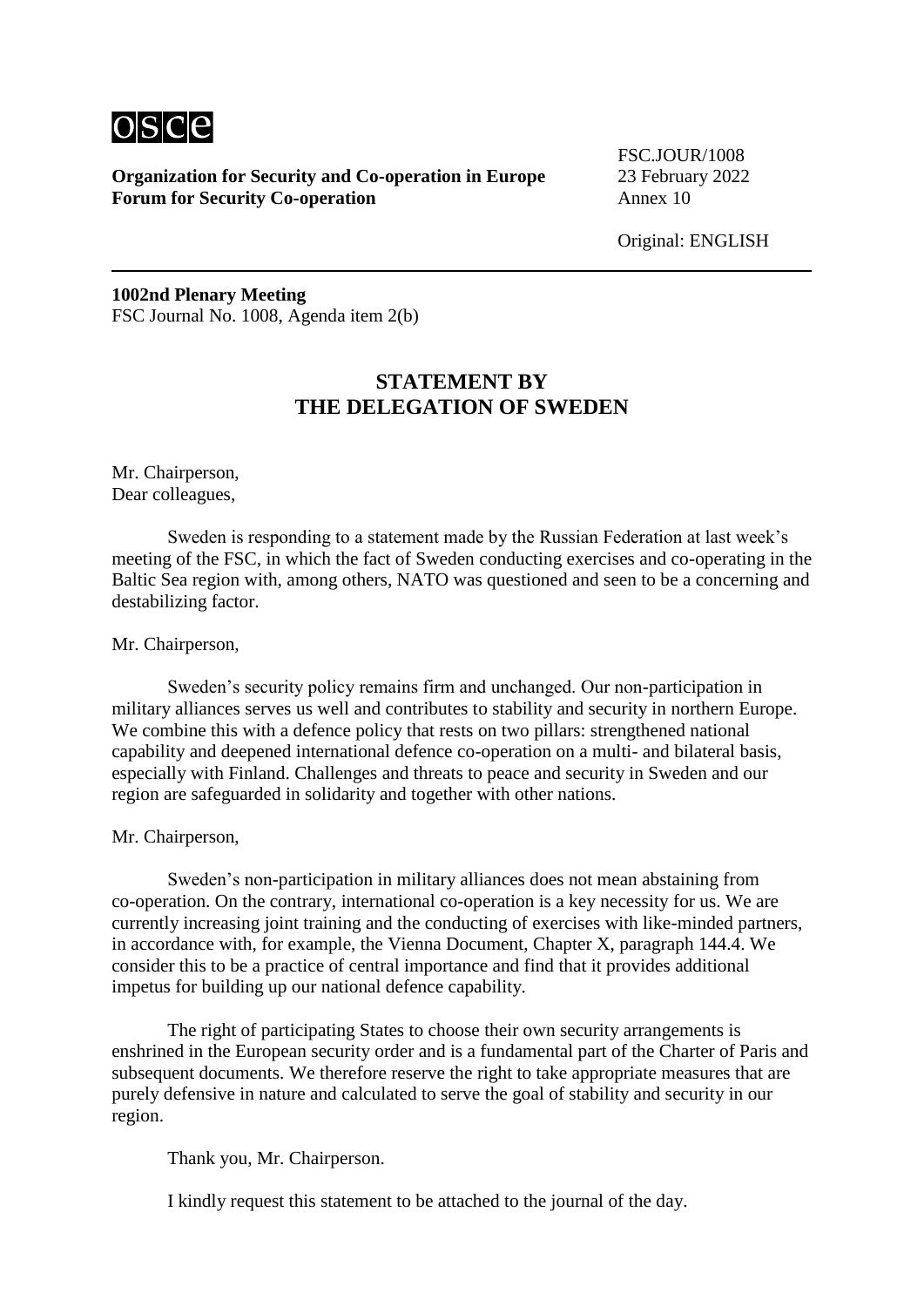

FSC.JOUR/1008

Original: ENGLISH

**1002nd Plenary Meeting** FSC Journal No. 1008, Agenda item 2(b)

# **STATEMENT BY THE DELEGATION OF FINLAND**

Mr. Chairperson, Distinguished colleagues,

Finland is responding to the statement made by the Russian delegation at last week's meeting of the FSC, in which Finland's participation in international exercises and co-operation with NATO was mentioned as a destabilizing factor.

Mr. Chairperson,

The current security situation is very serious and worrying. Russia has increased tensions with its military build-up around Ukraine. The security situation has worsened and become more unpredictable both around Ukraine and also more widely in Europe. The international rules-based system, international law and commonly agreed principles have been questioned, challenged and violated. This is a destabilizing factor.

Russia is seeking to strengthen its position and to weaken the unity of Western actors. It is aiming at a sphere-of-influence-based security regime in Europe. Additionally, the use of military force remains a central tool for Russia. This is a destabilizing factor.

Finland values the role of NATO in European security and sees the presence of NATO in the Baltic region as a stabilizing factor. The co-operation between NATO, Finland and Sweden is a key element of Finland's programme of international military co-operation, as are exercises conducted together with our partners. Finland has always shared information about its exercises in an open and transparent manner. Practical military co-operation and dialogue on the security situation in the Baltic Sea region improve Finland's ability to influence its security environment for the good and to increase predictability and stability in the region.

Thank you, Mr. Chairperson.

I kindly request that this statement be attached to the journal of the day.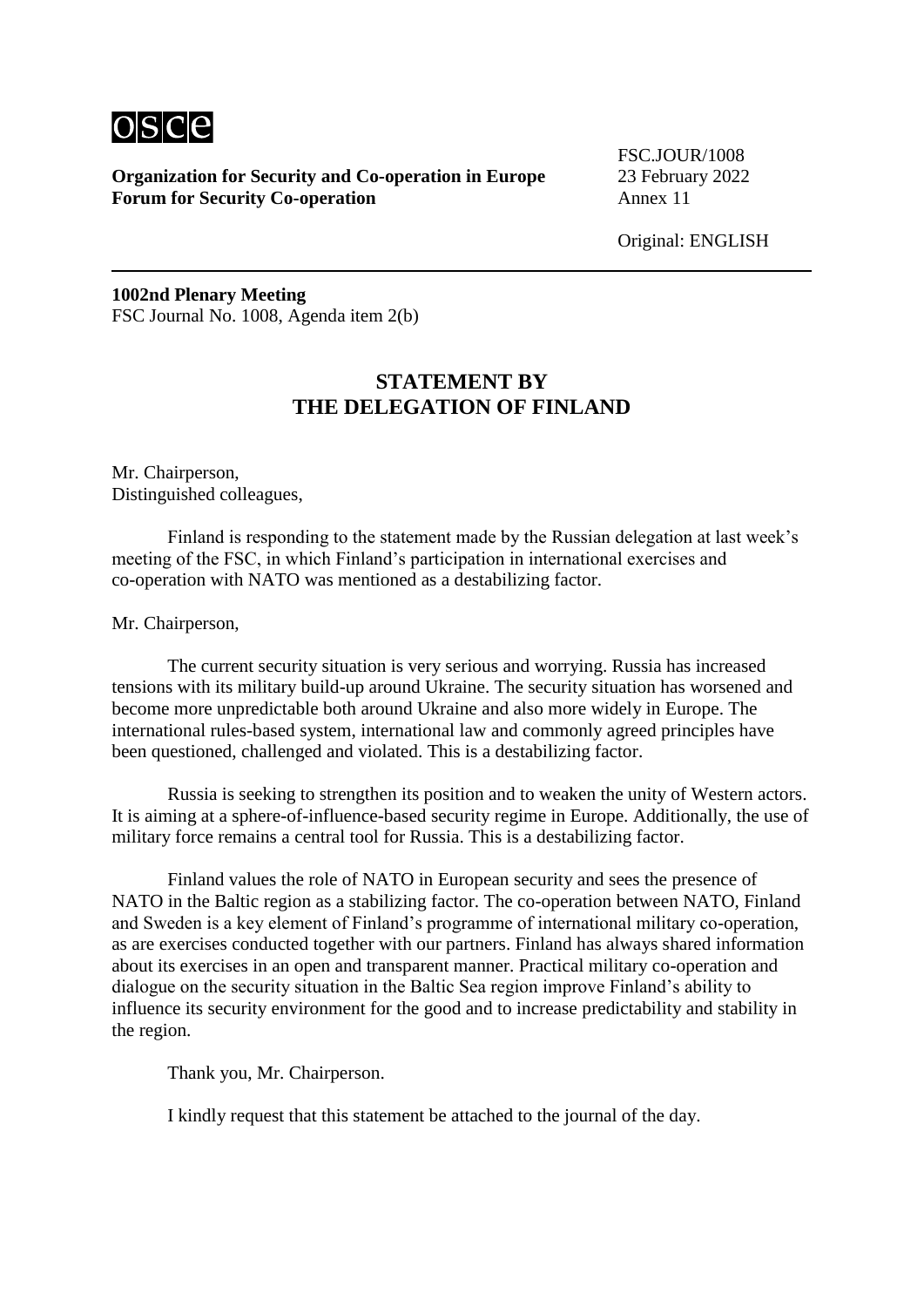

FSC.JOUR/1008

Original: ENGLISH

**1002nd Plenary Meeting** FSC Journal No. 1008, Agenda item 3(f)

# **STATEMENT BY THE DELEGATION OF ARMENIA**

Dear colleagues,

The delegation of Armenia took note of the request for technical experts issued by the FSC Co-ordinator for Assistance Projects on Small Arms and Light Weapons and Stockpiles of Conventional Ammunition dated 18 February 2022 (FSC.DEL/99/22). In this request, the FSC Chairperson's Co-ordinator invites OSCE participating States to provide technical experts to participate in an assessment visit to Azerbaijan in the framework of a request for practical assistance to enhance the capacities of national authorities of Azerbaijan in implementing explosive hazards risk reduction and response action.

The request distributed by the FSC Co-ordinator for Assistance Projects on SALW and SCA is nothing but a clear abuse of the FSC Chairmanship. It reaffirms our conviction that Azerbaijan cannot be a credible Chairmanship of the Organization's politico-military dimension or make a meaningful contribution to the implementation of OSCE commitments and principles.

At the 967th (FSC.DEL/45/21), 973rd (FSC.DEL/136/21) and 999th (FSC.DEL/50/22) meetings of the Forum for Security Co-operation, the delegation of Armenia expressed its position on the assistance project requested by Azerbaijan. Armenia's position was reaffirmed in a letter addressed to the FSC Chairmanship on 18 March 2021(FSC.DEL/87/21). The position of Armenia remains unchanged. We view the project proposal of Azerbaijan, which is to be implemented in the Nagorno-Karabakh conflict zone and in the occupied territories of Artsakh, as an abuse of the OSCE assistance mechanism for the sake of political manipulation and legitimization of the aggression and the results of the use of force against Artsakh.

#### Dear colleagues,

The delegation of Armenia has repeatedly pointed out the destructive nature of Azerbaijan's policy and the lack of integrity of its delegation. Now I wish to take this opportunity to quote some excerpts from the statements of the delegation of Azerbaijan.

On 27 January 2017, in response to the statement of the Chairperson of the Permanent Council on the extension of the mandate of the OSCE Office in Yerevan, the delegation of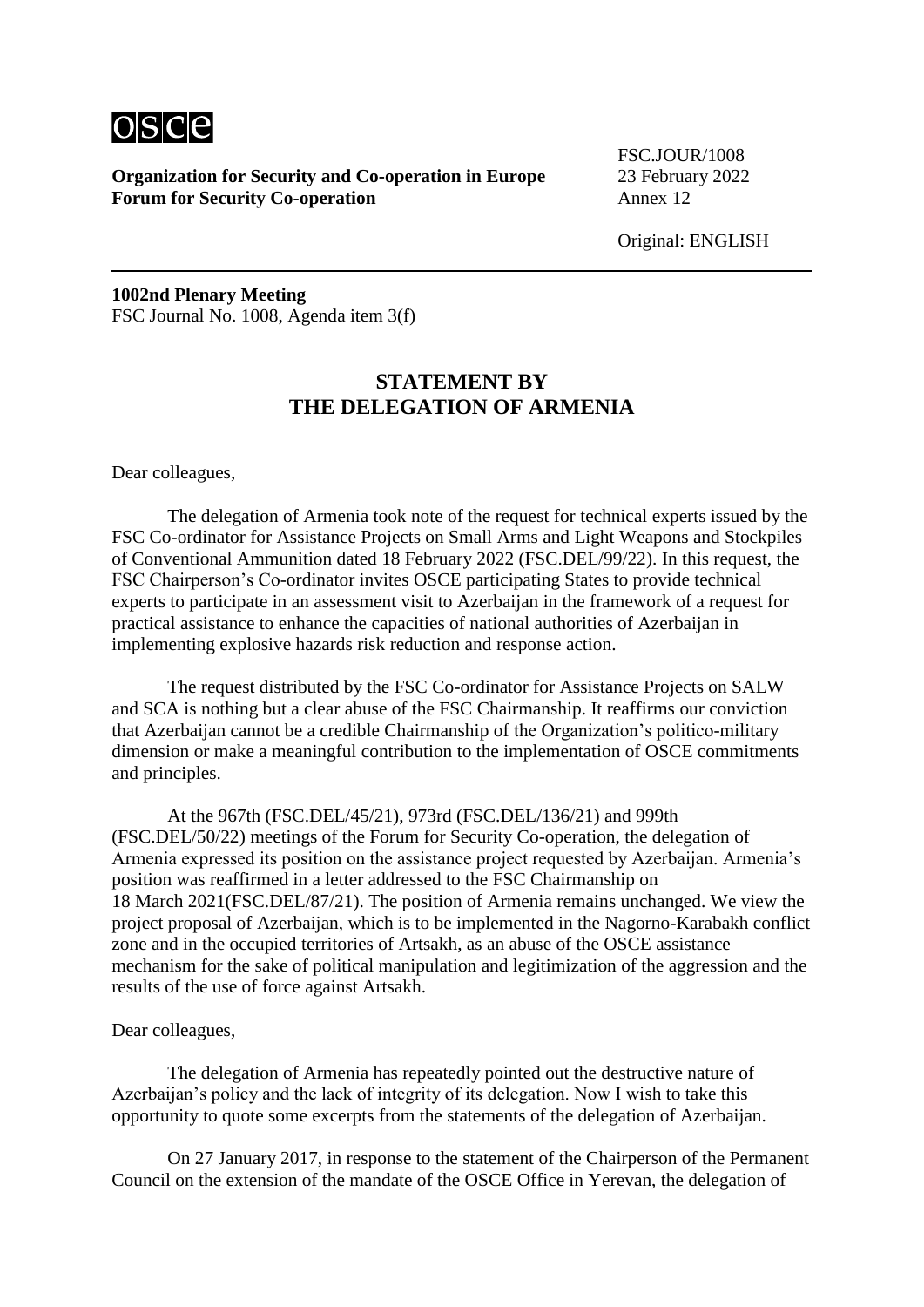Azerbaijan stated the following (PC.DEL/112/17): "As for the statement on intention of some participating States to assist Armenia with demining-related matters on bilateral basis, I wish to stress that it causes legitimate concern of the Azerbaijani side. We are not sure that this would be either helpful for a solution of the situation or contribute to stability in the region at all. … any bilateral assistance to Armenia in this area would be conceived as violation of UN Security Council resolutions and unfriendly step against Azerbaijan."

On 23 November 2017, in response to the report of the Secretary General on the "Armenia Co-operation Programme", the delegation of Azerbaijan stated (PC.DEL/1612/17): "The Delegation of Azerbaijan is of the view that such cooperation programme should be transparent … and should not be related to the conflict dealt with by the Minsk Conference. … Azerbaijan's support to Secretariat's thematic programmes and structures as well as OSCE institutions working on this cooperation programme will depend on the above-mentioned points."

On 9 September 2020, in response to the address of H.E. Mr. Niels Annen, Minister of State at the Ministry of Foreign Affairs of Germany, the delegation of Azerbaijan stated the following (FSC.DEL/171/20): "Azerbaijan is strongly against increasing or strengthening in any way military capabilities of the occupying state and thus, is not in position to support any assistance project requested by Armenia to this end."

On 16 September 2020, at the opening session of Germany's FSC Chairmanship, the delegation of Azerbaijan made the following statement (FSC.JOUR/960): "Let me reiterate that Azerbaijan is strongly against increasing or strengthening the military capabilities of this aggressor State in any way and is thus not in a position to support any assistance project requested to this end."

I also wish to draw your attention to Section VI(B) of the OSCE Document on Stockpiles of Conventional Ammunition, which clearly defines the procedure for considering a request for assistance from a participating State. It provides that the FSC Chairperson is to initiate the OSCE response to the request, which may include an initial visit and pre-feasibility study, in close co-operation with the FSC Troika and the Chairmanship-in-Office.

In conclusion, I would like to reiterate that any conflict-related activity by the OSCE can be carried out only on an equal and non-discriminatory basis, with the consent and participation of all parties to the Nagorno-Karabakh conflict. If appropriate actions are not taken to prevent such irresponsible behaviour on the part of the current FSC Chairmanship, which is turning the Forum for Security Co-operation into an instrument for advancing its national interests, it is the OSCE that will have to bear all the consequences of this situation.

I request that this statement be attached to the journal of the day.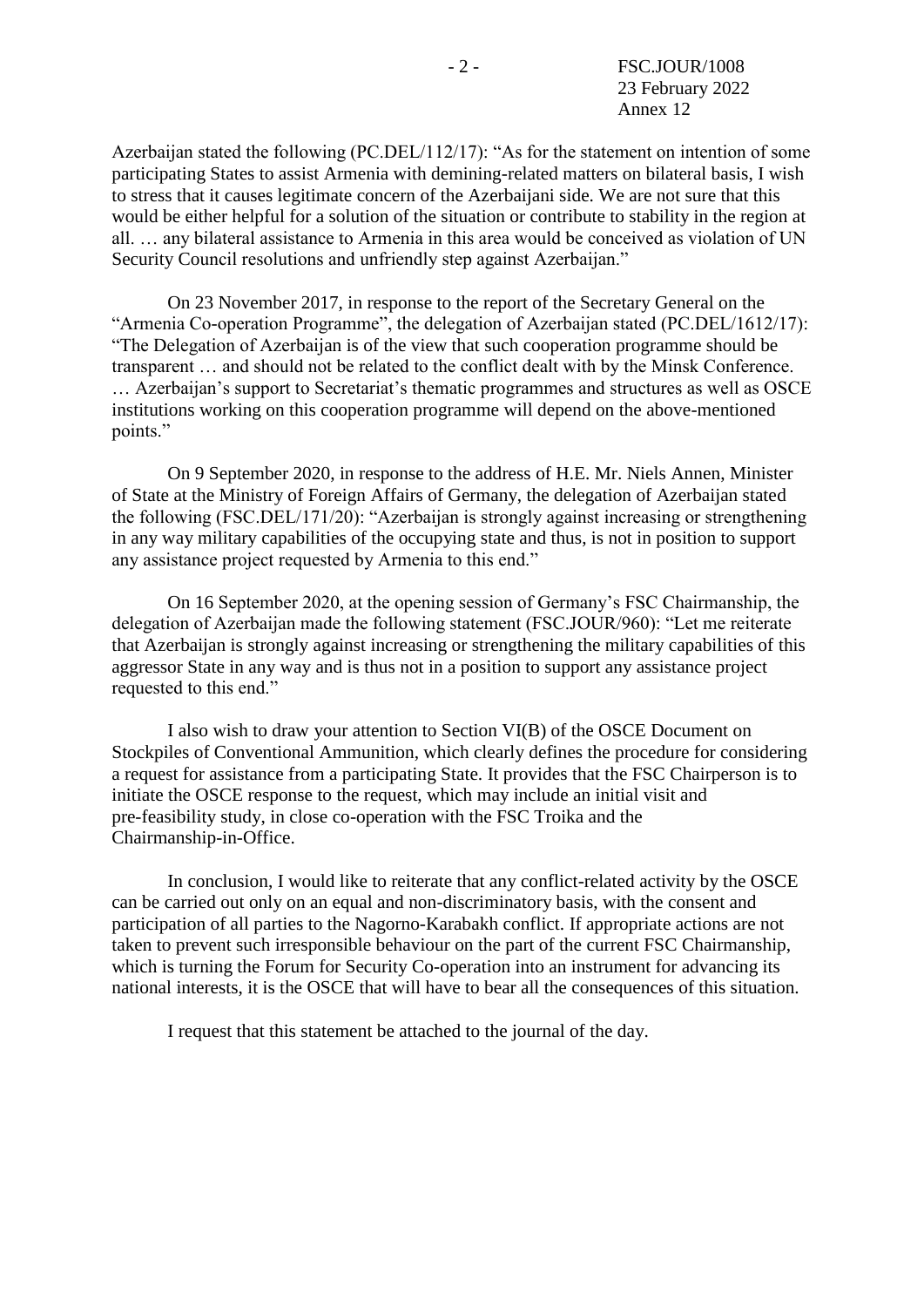

FSC.JOUR/1008

Original: ENGLISH

**1002nd Plenary Meeting** FSC Journal No. 1008, Agenda item 3(f)

# **STATEMENT BY THE DELEGATION OF AZERBAIJAN**

Mr. Chairperson,

We have on numerous occasions expressed our position and responded to Armenia's unsubstantiated allegations regarding Azerbaijan's request for practical assistance on enhancing the capacities of our national authorities in implementing explosive hazards risk reduction and response action. In regard with Armenia's intervention today, let me reiterate the following.

First, it must be reminded that Armenia is the sole country responsible for the currently acute situation in the liberated territories of Azerbaijan in regard with the mass contamination of these areas by landmines and unexploded ordnance. For three decades, during the occupation of these territories, Armenia has indiscriminately planted landmines therein and transformed them into one of the most contaminated areas in the world. Today, persistent mines planted by Armenia continue claiming the lives of civilians, create additional obstacles for the return of internally displaced persons, seriously impede wide-ranging rehabilitation and reconstruction efforts and undermine the overall process of post-conflict normalization and reconciliation.

Second, as to the issue of Azerbaijan's assistance request, this request is made in full compliance with our shared commitments in the field of small arms and light weapons (SALW) and stockpiles of conventional ammunition (SCA). It is being carried out fully in line with procedures specified in the OSCE Document on SCA. An expert visit to Azerbaijan is the next stage of this process.

Third, assistance is requested to implement the project on Azerbaijan's sovereign internationally recognized territories which were under Armenian occupation for nearly three decades and which are currently in dire need for post-conflict rehabilitation, of which humanitarian demining is an essential part. This is the bottom line and the main difference from the illegal activities which Armenia pursued in the formerly occupied territories of Azerbaijan. Thus, the least Armenia could do to somehow rectify its internationally wrongful acts is not to impede but facilitate the realization of this assistance project.

Lastly, Armenia keeps raising the issue of its own assistance request. On that account, we cannot help reminding the Forum of the pre-feasibility visit to Armenia announced in